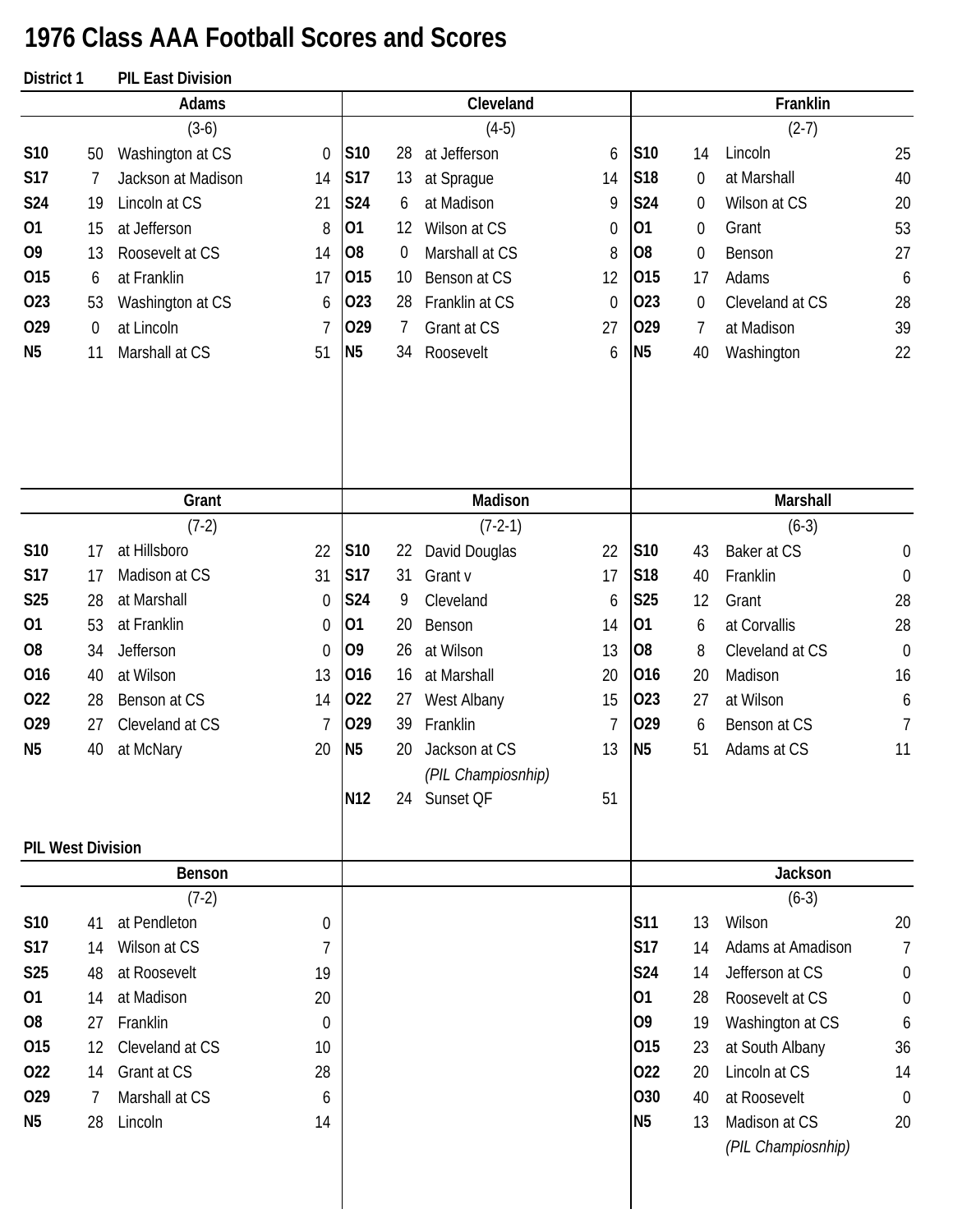|                         |                  | <b>Jefferson</b>       |                |                 |           | Lincoln            |                |                 |                | Roosevelt               |             |
|-------------------------|------------------|------------------------|----------------|-----------------|-----------|--------------------|----------------|-----------------|----------------|-------------------------|-------------|
|                         |                  | $(4-5)$                |                |                 |           | $(7-2)$            |                |                 |                | $(2-7)$                 |             |
| S10                     | 6                | Cleveland              | 28             | S <sub>10</sub> | 25        | at Franklin        | 14             | S <sub>10</sub> | 0              | at South Salem          | 60          |
| S17                     | 49               | Washington             | $\mathbf 0$    | S218            | 18        | at Roosevelt       | $\theta$       | S <sub>18</sub> | 0              | Lincoln                 | 18          |
| S24                     | $\mathbf 0$      | Jackson at CS          | 14             | <b>S24</b>      | 21        | Adams at CS        | 19             | S25             | 19             | Benson                  | 48          |
| 01                      | 8                | Adams                  | 15             | 01              | 40        | Washington         | $\mathbf 0$    | 01              | $\overline{0}$ | Jackson at CS           | 28          |
| O <sub>8</sub>          | $\boldsymbol{0}$ | Grant at CS            | 34             | O <sub>8</sub>  | 17        | at Crescent Valley | 14             | 09              | 14             | Adams at CS             | 13          |
| 015                     | 12               | Lincoln                | 35             | 015             | 35        | at Jefferson       | 12             | 015             | 33             | Washington at Madison   | 16          |
| 023                     | 20               | at Roosevelt           | 6              | 022             | 14        | Jackson at CS      | 20             | 023             | 6              | Jefferson               | 20          |
| O30                     | 58               | Washington at CS       | $\overline{0}$ | 029             | 7         | Adams              | $\Omega$       | O30             | 0              | Jackson                 | 40          |
| N <sub>5</sub>          | 25               | Wilson                 | 18             | N <sub>5</sub>  | 14        | Benson             | 28             | N <sub>5</sub>  | 6              | Cleveland               | 34          |
|                         |                  |                        |                |                 |           |                    |                |                 |                |                         |             |
|                         |                  |                        |                |                 |           |                    |                |                 |                |                         |             |
|                         |                  | Washington             |                |                 |           |                    |                |                 |                | Wilson                  |             |
|                         |                  | $(0-9)$                |                |                 |           |                    |                |                 |                | $(1-8)$                 |             |
| S10                     | $\mathbf 0$      | Adams at CS            | 50             |                 |           |                    |                | <b>S11</b>      | 13             | Jackson                 | 20          |
| <b>S17</b>              | $\mathbf 0$      | at Jefferson           | 49             |                 |           |                    |                | <b>S17</b>      | $\overline{7}$ | Benson at CS            | 14          |
| S24                     | 0                | at Lebanon             | 49             |                 |           |                    |                | <b>S24</b>      | 20             | Franklin at CS          | $\mathbf 0$ |
| 01                      | $\mathbf 0$      | at Lincoln             | 40             |                 |           |                    |                | 01              | $\overline{0}$ | Cleveland at CS         | 12          |
| O <sub>9</sub>          | 6                | Jackson at CS          | 19             |                 |           |                    |                | O <sub>9</sub>  | 14             | Madison                 | 26          |
| 015                     | 16               | Roosevelt              | 33             |                 |           |                    |                | 016             | 13             | Grant                   | 40          |
| 023                     | 6                | Adams at CS            | 53             |                 |           |                    |                | 023             | 6              | Marshall                | 27          |
| O30                     | $\mathbf 0$      | Jefferson at CS        | 58             |                 |           |                    |                | 029             | 13             | at North Salem          | 14          |
| N <sub>5</sub>          | 22               | Franklin               | 40             |                 |           |                    |                | N <sub>5</sub>  | 18             | Jefferson               | 25          |
|                         |                  |                        |                |                 |           |                    |                |                 |                |                         |             |
|                         |                  |                        |                |                 |           |                    |                |                 |                |                         |             |
| <b>District 2 Metro</b> |                  |                        |                |                 |           |                    |                |                 |                |                         |             |
|                         |                  | Aloha                  |                |                 |           | Beaverton          |                |                 |                | <b>Central Catholic</b> |             |
|                         |                  | $(3-6)$                |                |                 |           | $(3-6)$            |                |                 |                | $(6-3)$                 |             |
| S10                     | 0                | at Klamath Union       | 21             | S10             | 2         | Roseburg           | 30             | S10             | 15             | at Grants Pass          | 20          |
| <b>S17</b>              | 32               | at Hillsboro           | 35             | <b>S17</b>      | 34        | Central Catholic   | 35             | <b>S17</b>      | 35             | at Beaverton            | 34          |
| S24                     | 7                | Beaverton              | 0              | <b>S24</b>      | $\pmb{0}$ | at Aloha           | 7              | <b>S24</b>      | 14             | Crater                  | 17          |
| 01                      | 21               | Ashland                | 0              | 01              | 22        | at Medford         | 34             | 01              | 12             | at Sunset               | 34          |
| O <sub>8</sub>          | 3                | at Jesuit              | 21             | O <sub>8</sub>  | 45        | Parkrose           | 7              | O <sub>9</sub>  | 55             | David Doulgas           | 15          |
| 015                     | 51               | Parkrose               | 7              | 015             | 16        | at David Douglas   | 14             | 015             | 20             | Hillsboro               | 12          |
| 022                     | 12               | Sunset                 | 42             | 022             | $\pmb{0}$ | Hillsboro          | 28             | 022             | 44             | at Jesuit               | 27          |
| 029                     | 15               | David Douglas          | 26             | 029             | 14        | at Sunset          | 48             | 029             | 29             | Parkrose                | 6           |
| N <sub>6</sub>          | 11               | Central Catholic at CS | 27             | N <sub>5</sub>  | 35        | at Jesuit          | $\overline{7}$ | N <sub>6</sub>  | 27             | Aloha                   | 11          |
|                         |                  |                        |                |                 |           |                    |                |                 |                | Home games              |             |
|                         |                  |                        |                |                 |           |                    |                |                 |                | at Civic Stadoium       |             |
|                         |                  |                        |                |                 |           |                    |                |                 |                |                         |             |
|                         |                  |                        |                |                 |           |                    |                |                 |                |                         |             |
|                         |                  |                        |                |                 |           |                    |                |                 |                |                         |             |
|                         |                  |                        |                |                 |           |                    |                |                 |                |                         |             |
|                         |                  |                        |                |                 |           |                    |                |                 |                |                         |             |
|                         |                  |                        |                |                 |           |                    |                |                 |                |                         |             |
|                         |                  |                        |                |                 |           |                    |                |                 |                |                         |             |
|                         |                  |                        |                |                 |           |                    |                |                 |                |                         |             |
|                         |                  |                        |                |                 |           |                    |                |                 |                |                         |             |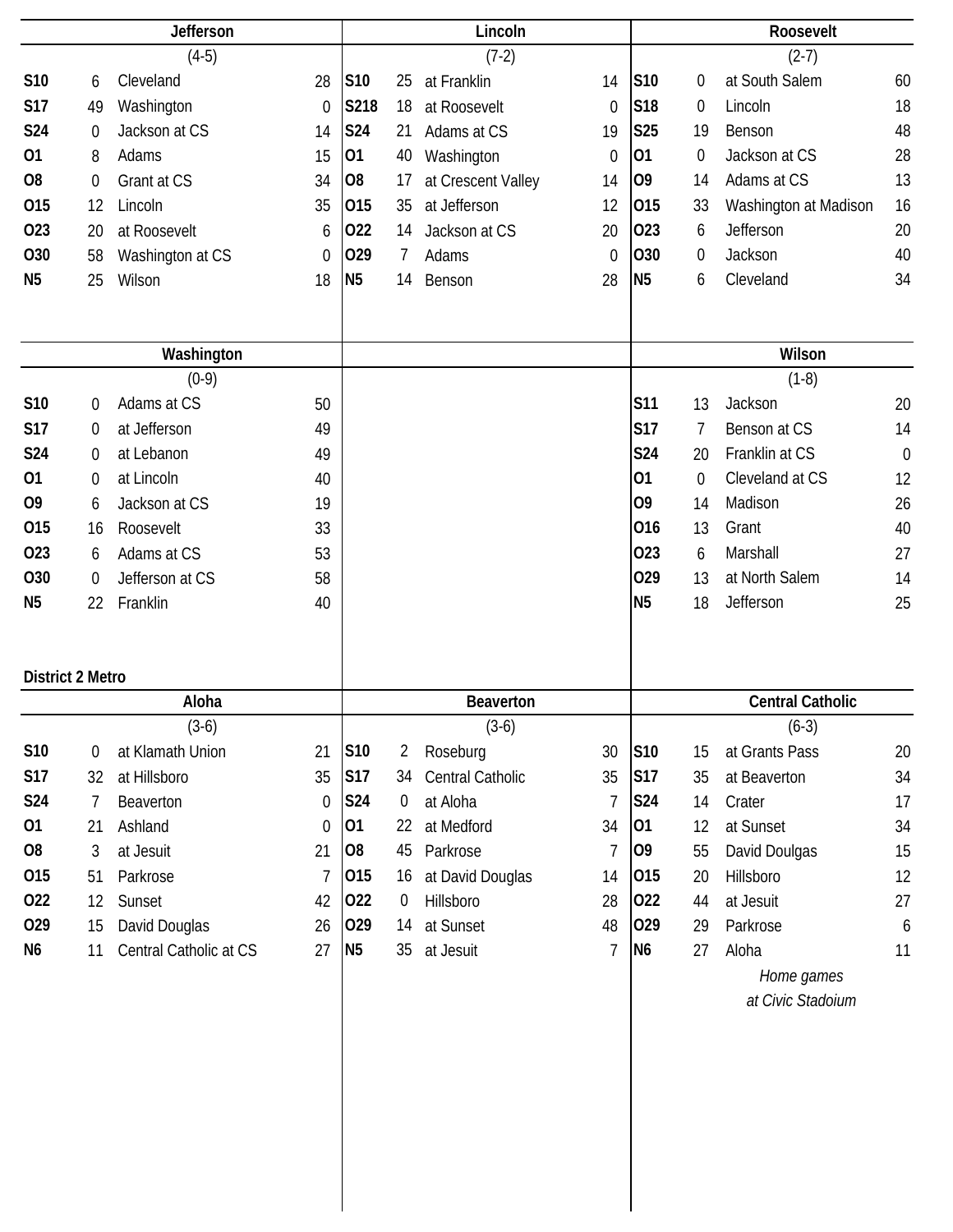|                |    | David Douglas              |                  |                |                |                       |    |                 |             | Hillsboro              |                  |
|----------------|----|----------------------------|------------------|----------------|----------------|-----------------------|----|-----------------|-------------|------------------------|------------------|
|                |    | $(2-6-1)$                  |                  |                |                |                       |    |                 |             | $(7-2)$                |                  |
| S10            | 22 | at Madison                 | 22               |                |                |                       |    | S10             | 22          | Grant                  | 17               |
| <b>S17</b>     | 14 | at Sunset                  | 45               |                |                |                       |    | <b>S17</b>      | 35          | Aloha                  | 21               |
| S24            | 17 | Jesuit                     | 14               |                |                |                       |    | S24             | 42          | at Grants Pass         | 14               |
| 01             | 35 | <b>Grants Pass</b><br>(OT) | 36               |                |                |                       |    | 01              | 41          | at Parkrose            | $\mathbf 0$      |
| O <sub>9</sub> | 15 | Central Catholic ast CS    | 55               |                |                |                       |    | O <sub>8</sub>  | 26          | Sunset                 | 34               |
| 015            | 14 | Beaverton                  | 16               |                |                |                       |    | 015             | 12          | Central Catholic ar CS | 20               |
| 022            | 34 | Parkrose                   | 0                |                |                |                       |    | 022             | 28          | at Beaverton           | $\mathbf 0$      |
| 029            | 26 | at Aloha                   | 15               |                |                |                       |    | 029             | 41          | Jesuit                 | 27               |
| N <sub>5</sub> | 14 | at Hillsboro               | 33               |                |                |                       |    | N <sub>5</sub>  | 33          | David Douglas          | 14               |
|                |    |                            |                  |                |                |                       |    |                 |             |                        |                  |
|                |    |                            |                  |                |                |                       |    |                 |             |                        |                  |
|                |    | <b>Jesuit</b>              |                  |                |                | Parkrose              |    |                 |             | <b>Sunset</b>          |                  |
|                |    | $(2-7)$                    |                  |                |                | $(0-9)$               |    |                 |             | $(12-0)$               |                  |
| S10            | 6  | at Ashland                 | 28               | S10            | 0              | at Crater             | 34 | S10             | 27          | Medford                | 12               |
| <b>S17</b>     | 24 | Parkrose                   | 21               | <b>S17</b>     | 21             | at Jesuit             | 24 | <b>S17</b>      | 45          | David Douglas          | 14               |
| S24            | 14 | at David Douglas           | 17               | <b>S24</b>     | $\overline{0}$ | Klamath Union         | 27 | <b>S24</b>      | 34          | at Roseburg            | 14               |
| 01             | 8  | Klamath Union              | 21               | 01             | 0              | Hillsboro             | 41 | 01              | 34          | Central Catholic       | 12               |
| O <sub>8</sub> | 21 | Aloha                      | 3                | O <sub>8</sub> | 7              | at Beaverton          | 45 | O <sub>8</sub>  | 34          | at Hillsboro           | 26               |
| 015            | 27 | at Sunset                  | 62               | 015            | 7              | Aloha                 | 51 | 015             | 62          | Jesuit                 | 27               |
| 022            | 27 | Central Catholic           | 44               | 022            | $\overline{0}$ | at David Douglas      | 34 | 022             | 42          | at Aloha               | 12               |
| 029            | 27 | at Hillsboro               | 41               | 029            | 6              | at CSCentral Catholic | 29 | 029             | 48          | Beaverton              | 14               |
| N <sub>5</sub> | 7  | Beaverton                  | 35               | N <sub>5</sub> | 0              | Sunset                | 45 | N <sub>5</sub>  | 45          | at Parkrose            | $\mathbf 0$      |
|                |    |                            |                  |                |                |                       |    | N <sub>12</sub> | 51          | Madison QF             | 24               |
|                |    |                            |                  |                |                |                       |    | N <sub>19</sub> | 24          | <b>Grants Pass SF</b>  | 13               |
|                |    |                            |                  |                |                |                       |    | N26             | 14          | Forest Grove F         | $\overline{7}$   |
| District 3     |    | <b>Wilco League</b>        |                  |                |                | Columbia Division     |    |                 |             |                        |                  |
|                |    | <b>Barlow</b>              |                  |                |                |                       |    |                 |             | Centennial             |                  |
|                |    | $(2-7)$                    |                  |                |                |                       |    |                 |             | $(5-4)$                |                  |
| S10            | 12 | Tigard                     | $\boldsymbol{0}$ |                |                |                       |    | S10             | 29          | Milwaukie              | $\boldsymbol{0}$ |
| <b>S17</b>     | 16 | at Reynolds                | 47               |                |                |                       |    | <b>S17</b>      | $\mathbf 0$ | at The Dalles          | 6                |
| <b>S24</b>     | 14 | The Dalles                 | 6                |                |                |                       |    | S24             | 11          | Lake Oswego            | 8                |
| 01             | 12 | at Lake Oswego             | 13               |                |                |                       |    | 01              | 36          | at Hood River Valley   | 12               |
| 07             | 20 | <b>Hood River Valley</b>   | 22               |                |                |                       |    | 07              | 9           | Gresham                | 13               |
| 015            | 8  | at Gresham                 | 13               |                |                |                       |    | 016             | 6           | at Lakeridge           | 10               |
| 022            | 0  | Centennial                 | 24               |                |                |                       |    | 022             | 24          | at Barlow              | $\mathbf 0$      |
| 029            | 7  | at Oregon City             | 14               |                |                |                       |    | 029             | 35          | Reynolds               | 36               |
| N <sub>5</sub> | 13 | Putnam at Mt. Hood CC      | 42               |                |                |                       |    | <b>N5</b>       | 42          | West Linn              | 14               |
|                |    |                            |                  |                |                |                       |    |                 |             |                        |                  |
|                |    |                            |                  |                |                |                       |    |                 |             |                        |                  |
|                |    |                            |                  |                |                |                       |    |                 |             |                        |                  |
|                |    |                            |                  |                |                |                       |    |                 |             |                        |                  |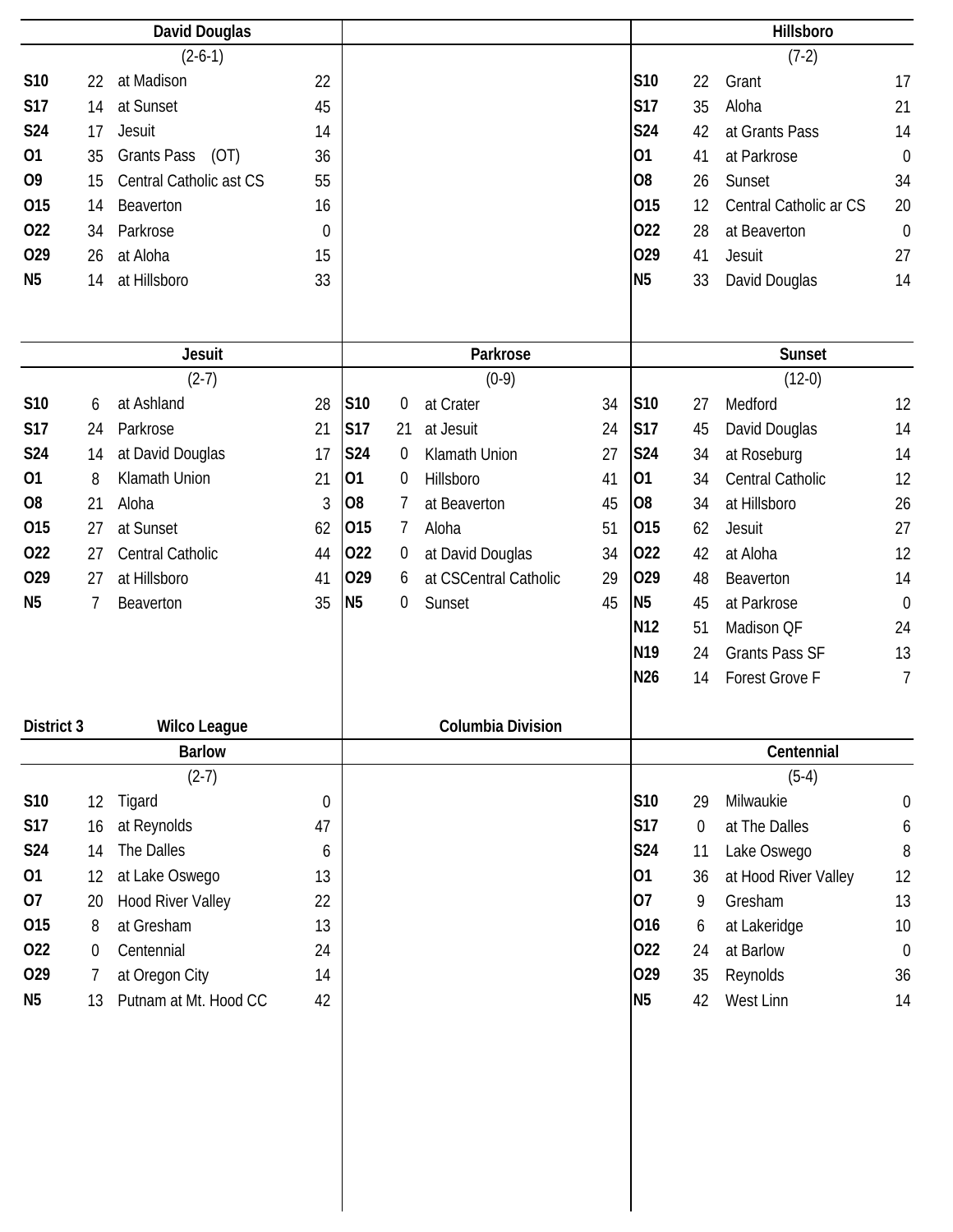|                |          | Gresham                  |    |                |                  | <b>Hood River Valley</b>   |                |                 |                  | Lake Oswego              |                  |
|----------------|----------|--------------------------|----|----------------|------------------|----------------------------|----------------|-----------------|------------------|--------------------------|------------------|
|                |          | $(8-1)$                  |    |                |                  | $(2-7)$                    |                |                 |                  | $(8-2)$                  |                  |
| S10            | $12 \,$  | Lakeridge                | 10 | S10            | 20               | Oregon City                | $\overline{1}$ | S10             | 31               | Clackamas                | 6                |
| <b>S17</b>     | 2        | at Lake Oswego           | 14 | <b>S17</b>     | 6                | at Tigard                  | 27             | <b>S17</b>      | 14               | Gresham                  | $\overline{2}$   |
| <b>S24</b>     | 12       | <b>Hood River Valley</b> | 0  | <b>S24</b>     | $\boldsymbol{0}$ | at Gresham                 | 12             | <b>S24</b>      | 8                | at Centennial            | 11               |
| 01             | 13       | at West Linn             | 7  | 01             | 12               | Centennial                 | 36             | 01              | 13               | <b>Barlow</b>            | 12               |
| 07             | 13       | at Centennial            | 9  | 7              | 22               | at Barlow                  | 20             | 07              | 25               | at Reynolds              | 14               |
| 015            | 13       | <b>Barlow</b>            | 8  | 015            | 20               | Reynolds                   | 56             | 015             | 42               | The Dalles               | 6                |
| 022            | 32       | Reynolds                 | 21 | 022            | 0                | at The Dalles              | 20             | 022             | 28               | Putnam                   | 26               |
| 029            | 39       | The Dalles               | 13 | 029            | 6                | Lake Oswego                | 21             | 029             | 21               | at Hood River Valley     | 6                |
| N <sub>5</sub> | 39       | Oregon City              | 14 | N <sub>5</sub> | 18               | Clackamas                  | 30             | <b>N5</b>       | 24               | at Lakeridge             | 16               |
|                |          |                          |    |                |                  |                            |                |                 |                  | (Wilco Championship)     |                  |
|                |          |                          |    |                |                  |                            |                | N <sub>12</sub> | 0                | La Grande QF             | 7                |
|                |          |                          |    |                |                  |                            |                |                 |                  |                          |                  |
|                |          |                          |    |                |                  |                            |                |                 |                  |                          |                  |
|                |          |                          |    |                |                  |                            |                |                 |                  |                          |                  |
|                |          |                          |    |                |                  |                            |                |                 |                  |                          |                  |
|                |          | Reynolds                 |    |                |                  |                            |                |                 |                  | <b>The Dalles</b>        |                  |
|                |          | $(5-4)$                  |    |                |                  |                            |                |                 |                  | $(3-6)$                  |                  |
| S10            | 19       | Putnam                   | 33 |                |                  |                            |                | <b>S10</b>      | 7                | at West Linn             | $\boldsymbol{0}$ |
| <b>S17</b>     | 47       | <b>Barlow</b>            | 16 |                |                  |                            |                | <b>S17</b>      | 6                | Centennial               | $\boldsymbol{0}$ |
| S24            | 35       | at Clackamas             | 0  |                |                  |                            |                | S24             | 6                | at Barlow                | 14               |
| 01             | 21       | at The Dalles            | 14 |                |                  |                            |                | 01              | 14               | Reynolds                 | 21               |
| 07             | 14       | Lake Oswego              | 25 |                |                  |                            |                | 07              | $\boldsymbol{0}$ | at Milwaukie             | 21               |
| 015            | 56       | at Hood River Valley     | 20 |                |                  |                            |                | 015             | 6                | at Lake Oswego           | 42               |
| 022            | 21       | Gresham                  | 32 |                |                  |                            |                | 022             | 20               | <b>Hood River Valley</b> | $\mathbf 0$      |
| 029            | 36       | at Centennial            | 35 |                |                  |                            |                | 029             | 13               | at Gresham               | 39               |
| N <sub>5</sub> | 21       | Milwaukie                | 42 |                |                  |                            |                | N <sub>5</sub>  | 12               | Tigard                   | 17               |
|                |          |                          |    |                |                  |                            |                |                 |                  |                          |                  |
|                |          |                          |    |                |                  |                            |                |                 |                  |                          |                  |
|                |          |                          |    |                |                  | <b>Willamette Division</b> |                |                 |                  |                          |                  |
|                |          | Clackamas                |    |                |                  |                            |                |                 |                  | Lakeridge                |                  |
|                |          | $(4-5)$                  |    |                |                  |                            |                |                 |                  | $(7-2)$                  |                  |
| S10            | 6        | at Lake Oswego           | 31 |                |                  |                            |                | S10             | 10               | at Gresham               | 12               |
| <b>S17</b>     | 12       | Oregon City              | 6  |                |                  |                            |                | <b>S17</b>      | 26               | at Milwaukie             | 15               |
| S24            | 0        | Reynolds                 | 35 |                |                  |                            |                | <b>S24</b>      | 15               | Putnam                   | 10               |
| 01             | $\Omega$ | at Milwaukie             | 28 |                |                  |                            |                | 01              | 26               | at Tigard                | 16               |
| <b>o7</b>      | 21       | Putnam                   | 27 |                |                  |                            |                | <b>o7</b>       | 28               | West Linn                | 17               |
| 015            | 21       | at Tigard                | 14 |                |                  |                            |                | 015             | 10 <sup>°</sup>  | Centennial               | 6                |
| 022            | 21       | West Linn                | 0  |                |                  |                            |                | 022             | 26               | at Oregon City           | 14               |
| 029            | 21       | at Lakeridge             | 24 |                |                  |                            |                | 029             | 24               | Clackamas                | 21               |
| N <sub>5</sub> | 30       | at Hood River Valley     | 18 |                |                  |                            |                | N <sub>5</sub>  | 16               | Lake oswego              | 24               |
|                |          |                          |    |                |                  |                            |                |                 |                  | (Wilco Championship)     |                  |
|                |          |                          |    |                |                  |                            |                |                 |                  |                          |                  |
|                |          |                          |    |                |                  |                            |                |                 |                  |                          |                  |
|                |          |                          |    |                |                  |                            |                |                 |                  |                          |                  |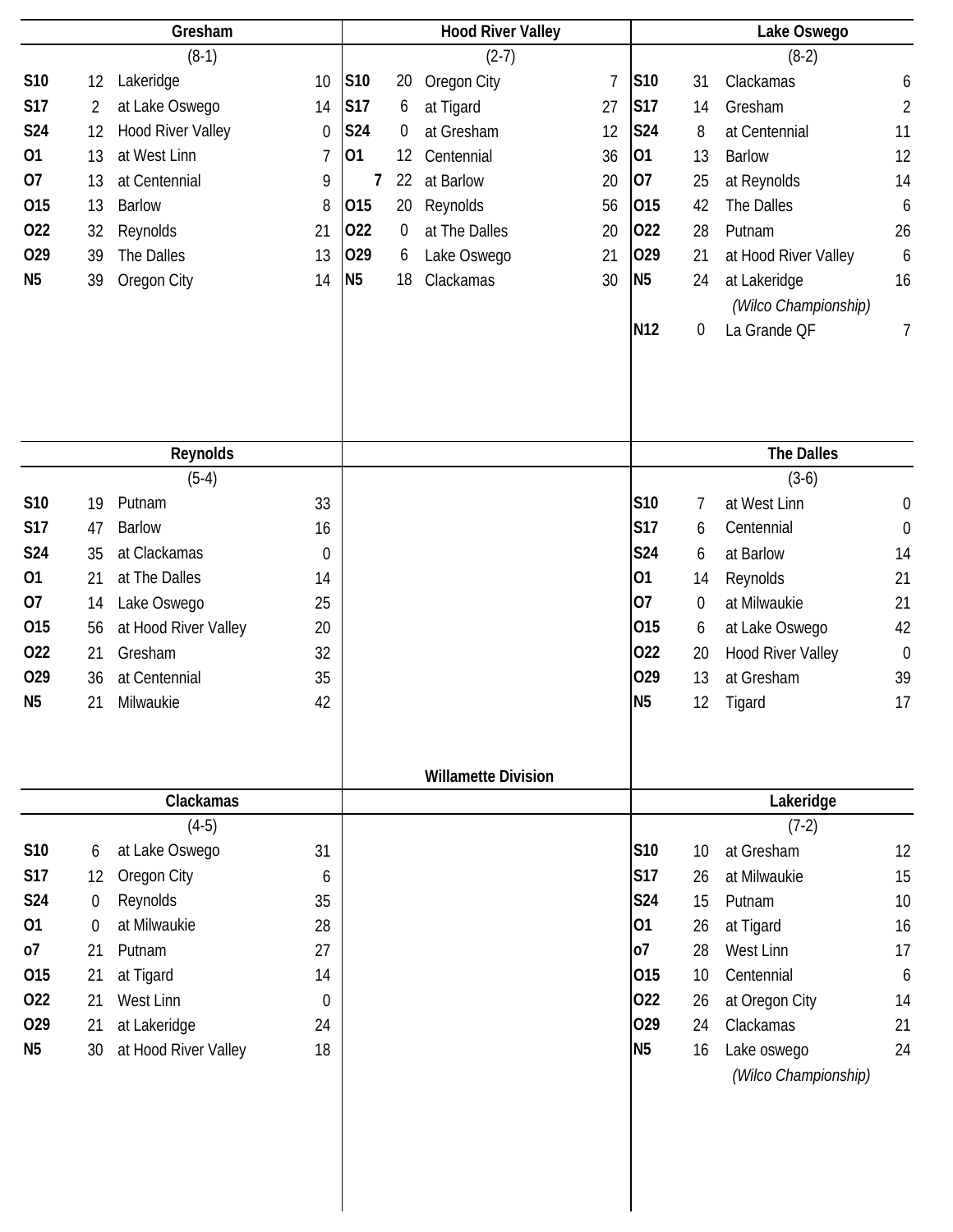|                |    | Milwaukie                  |                |                |         | Oregon City             |                |                |                | Putnam               |                  |
|----------------|----|----------------------------|----------------|----------------|---------|-------------------------|----------------|----------------|----------------|----------------------|------------------|
|                |    | $(7-2)$                    |                |                |         | $(2-7)$                 |                |                |                | $(6-3)$              |                  |
| S10            | 0  | at Centennial              | 39             | <b>S10</b>     | 7       | at Hood River Valley    | 20             | S10            | 33             | at Reynolds          | 19               |
| <b>S17</b>     | 15 | Lakeridge                  | 26             | <b>S17</b>     | 0       | at Clackamas            | 12             | <b>S17</b>     | 9              | West Linn            | $\overline{1}$   |
| <b>S24</b>     | 29 | at Oregon City             | 7              | S24            | 7       | Milwaukie               | 29             | <b>S24</b>     | 10             | at Lakeridge         | 15               |
| 01             | 28 | Clackamas                  | $\mathbf 0$    | 01             | 6       | at Putnam               | $\overline{7}$ | 01             | 7              | Oregon City          | 6                |
| 07             | 21 | The Dalles                 | $\overline{0}$ | 07             | 28      | Tigard                  | 6              | 07             | 27             | at Clackamas         | 21               |
| 015            | 29 | at Putnam<br>(ot)          | 28             | 015            | 20      | at West Linn            | 21             | 015            | 28             | Milwaukie<br>(ot)    | 29               |
| 022            | 21 | Tigard                     | 10             | 022            | 14      | Lakeridge               | 26             | 022            | 26             | Lake Oswego          | 28               |
| 029            | 34 | at West Linn               | 22             | 029            | 14      | <b>Barlow</b>           | 7              | 029            | 9              | at Tigard            | $\mathbf 0$      |
| N <sub>5</sub> | 42 | at Reynolds                | 21             | N <sub>5</sub> | 14      | at Gresham              | 39             | <b>N5</b>      | 42             | Barlow at MT Hood CC | 13               |
|                |    |                            |                |                |         |                         |                |                |                |                      |                  |
|                |    | <b>Tigard</b>              |                |                |         |                         |                |                |                | <b>West Linn</b>     |                  |
|                |    | $(3-6)$                    |                |                |         |                         |                |                |                | $(1-8)$              |                  |
| S10            | 0  | at Barlow                  | 12             |                |         |                         |                | S10            | $\mathbf 0$    | The Dalles           | 7                |
| <b>S17</b>     | 27 | <b>Hood River Valley</b>   | 6              |                |         |                         |                | <b>S17</b>     | 7              | at Putnam            | 9                |
| <b>S24</b>     | 33 | at West Linn               | 20             |                |         |                         |                | S24            | 20             | Tigard               | 33               |
| 01             | 16 | Lakeridge                  | 26             |                |         |                         |                | 01             | 7              | Gresham              | 13               |
| 07             | 6  | at Oregon City             | 28             |                |         |                         |                | 07             | 17             | atLakeridge          | 28               |
| 015            | 14 | Clackamas                  | 21             |                |         |                         |                | 015            | 21             | Oregon City          | 20               |
| 022            | 0  | at Milwaukie               | 24             |                |         |                         |                | 022            | 0              | at Clackamas         | 21               |
| 029            | 0  | Putnam                     | 9              |                |         |                         |                | 029            | 22             | Milwaukie            | 34               |
| N <sub>5</sub> | 17 | at The Dalles              | 12             |                |         |                         |                | N <sub>5</sub> | 14             | at Centennial        | 42               |
| District 4     |    | <b>Coast-Valley League</b> |                |                |         | <b>Eastern Division</b> |                |                |                |                      |                  |
|                |    | Canby                      |                |                |         | Estacada                |                |                |                | Molalla              |                  |
|                |    | $(4-5)$                    |                |                |         | $(3-6)$                 |                |                |                | $(3-6)$              |                  |
| S10            | 7  | Newberg                    | 14             | <b>S10</b>     | 39      | Astoria                 | 14             | S10            | 22             | <b>Forest Grove</b>  | 36               |
| <b>S17</b>     | 20 | at Astoria                 | $\mathbf 0$    | <b>S17</b>     | 14      | at Forest Grove         | 29             | S17            | 26             | at McMinnville       | 28               |
| S24            | 7  | McMinnville                | 13             | S24            | 13      | Dallas                  | 7              | S24            | 30             | St. Helens           | $\mathbf 0$      |
| 01             | 13 | Sandy                      | 14             | 01             | 13      | at Sweet Home           | 25             | 01             | 26             | Silverton            | $\boldsymbol{0}$ |
| 07             | 30 | at Silverton               | 0              | 07             | 0       | Molalla                 | 14             | 07             | 14             | at Estacada          | $\boldsymbol{0}$ |
| 015            | 13 | Estacada                   | 12             | 015            | $12 \,$ | at Canby                | 13             | 015            | 20             | at Sweet Home        | 41               |
| 022            | 7  | at Sweet Home              | 12             | 022            | 59      | Silverton               | $\theta$       | 022            | $\overline{0}$ | Sandy                | 21               |
| 029            | 16 | Molalla                    | 12             | 029            | 6       | at Sandy                | 19             | 029            | 12             | at Canby             | 16               |
| N <sub>5</sub> | 0  | at Dallas                  | 20             | N <sub>5</sub> | 16      | at McMinnville          | 40             | <b>N5</b>      | 14             | at Astoria           | 28               |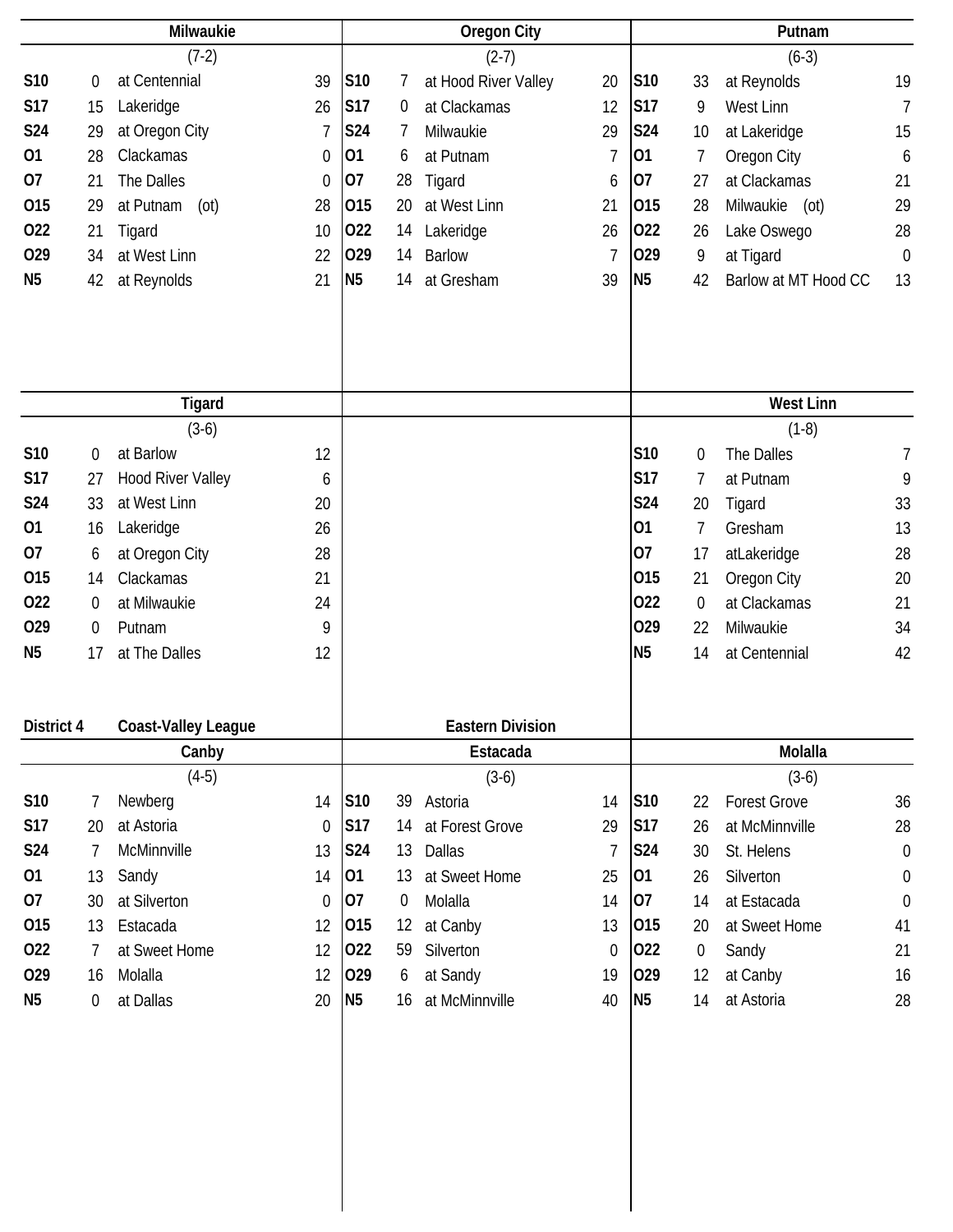|                |    | Sandy                          |                |         | Silverton               |                  |                 |                | <b>Sweet Home</b>   |                  |
|----------------|----|--------------------------------|----------------|---------|-------------------------|------------------|-----------------|----------------|---------------------|------------------|
|                |    | $(8-1)$                        |                |         | $(0-9)$                 |                  |                 |                | $(7-2)$             |                  |
| S10            | 3  | <b>Dallas</b><br>$\mathbf 0$   | S10            | 6       | St. Helens              | 20               | S10             | 15             | McMinnville         | 18               |
| S17            | 19 | at Newberg<br>13               | <b>S17</b>     | 7       | at Dallas               | 48               | <b>S17</b>      | 49             | at St. Helens       | 22               |
| <b>S24</b>     | 19 | Astoria<br>$\mathbf 0$         | S24            | 0       | Newberg                 | 36               | S24             | 24             | <b>Forest Grove</b> | 21               |
| 01             | 14 | at Canby<br>13                 | 01             | 0       | at Molalla              | 26               | 01              | 25             | Estacada            | 13               |
| 07             | 0  | <b>Sweet Home</b><br>3         | 07             | 0       | Canby                   | 30               | 07              | 3              | at Sandy            | $\mathbf 0$      |
| 015            | 8  | at Silverton<br>6              | 015            | 6       | Sandy                   | 8                | 015             | 41             | Molalla             | 20               |
| 022            | 21 | at Molalla<br>$\boldsymbol{0}$ | 022            | 0       | at Estacada             | 59               | 022             | 12             | at Canby            | $\overline{1}$   |
| 029            | 19 | Estacada<br>6                  | 029            | 13      | <b>Sweet Home</b>       | 42               | 029             | 42             | at Silverton        | 13               |
| N <sub>5</sub> | 36 | at St. Helens<br>14            | N <sub>5</sub> | 6       | at Newberg              | 25               | N <sub>5</sub>  | 14             | at Forest Grove     | 41               |
|                |    |                                |                |         |                         |                  |                 |                | Coast Valley        |                  |
|                |    |                                |                |         |                         |                  |                 |                | Championship        |                  |
|                |    |                                |                |         | <b>Western Division</b> |                  |                 |                |                     |                  |
|                |    | Astoria                        |                |         | <b>Dallas</b>           |                  |                 |                | <b>Forest Grove</b> |                  |
|                |    | $(1-8)$                        |                | 1976 (5 | $(5-4)$                 |                  |                 |                | $(10-2)$            |                  |
| S10            | 14 | at Estacada<br>39              | <b>S10</b>     | 0       | at Sandy                | 3                | S10             | 36             | at Molalla          | 22               |
| <b>S17</b>     | 0  | Canby<br>20                    | <b>S17</b>     | 48      | Silverton               | $\overline{7}$   | <b>S17</b>      | 29             | Estacada            | 14               |
| S24            | 0  | at Sandy<br>19                 | S24            | 7       | at Estacada             | 13               | S24             | 21             | at Sweet Home       | 24               |
| 01             | 6  | <b>Forest Grove</b><br>42      | 01             | 18      | at Forest Grove         | 28               | 01              | 28             | Dallas              | 18               |
| 07             | 6  | at McMinnville<br>48           | 07             | 41      | St. Helens              | 14               | 07              | 42             | at Astoria          | 6                |
| 015            | 8  | at St. Helens<br>324           | 015            | 35      | Newberg                 | 6                | 015             | 16             | at McMinnville      | 6                |
| 022            | 14 | 20<br>Newberg                  | 022            | 28      | at McMinnville          | 29               | 022             | 45             | St. Helens          | $\boldsymbol{0}$ |
| 029            | 26 | at Dallas<br>28                | 029            | 28      | Astoria                 | 26               | 029             | 28             | at Newberg          | 6                |
| N <sub>5</sub> | 28 | Molalla<br>14                  | <b>N5</b>      | 20      | Canby                   | $\boldsymbol{0}$ | N <sub>5</sub>  | 41             | <b>Sweet Home</b>   | 14               |
|                |    |                                |                |         |                         |                  |                 |                | Coast Calley        |                  |
|                |    |                                |                |         |                         |                  |                 |                | Championship        |                  |
|                |    |                                |                |         |                         |                  | N <sub>12</sub> | 43             | Churchill QF        | 22               |
|                |    |                                |                |         |                         |                  | N <sub>19</sub> | 23             | La Grande SF        | 12               |
|                |    |                                |                |         |                         |                  | N26             | 7              | Sunset F            | 14               |
|                |    |                                |                |         |                         |                  |                 |                |                     |                  |
|                |    | McMinnville                    |                |         | Newberg                 |                  |                 |                | St. Helens          |                  |
|                |    | $(8-1)$                        |                |         | $(5-4)$                 |                  |                 |                | $(2-7)$             |                  |
| S10            | 18 | at Sweet Home<br>15            | <b>S10</b>     | 14      | at Canby                | 7                | S <sub>10</sub> | 20             | at Silverton        | 6                |
| <b>S17</b>     | 28 | Molalla<br>26                  | <b>S17</b>     | 13      | Sandy                   | 19               | <b>S17</b>      | 22             | Sweet Home          | 40               |
| S24            | 18 | at Canby<br>7                  | <b>S24</b>     | 36      | at Silverton            | $\Omega$         | S24             | $\overline{0}$ | at Molalla          | 30               |
| 01             | 48 | Astoria<br>6                   | 01             | 27      | at St. Helens           | 24               | 01              | 24             | Newberg             | 27               |
| 07             | 27 | at Newberg<br>13               | 07             | 13      | McMinnville             | 27               | 07              | 14             | at Dallas           | 41               |
| 015            | 6  | <b>Forest Grove</b><br>16      | 015            | 6       | at Dallas               | 35               | 015             | 34             | Astoria             | 8                |
| 022            | 29 | Dallas<br>28                   | 022            | 20      | at Astoria              | 14               | 022             | $\Omega$       | at Forest Grove     | 45               |
| 029            | 41 | at St. Helens<br>28            | 029            | 6       | <b>Forest Grove</b>     | 28               | 029             | 28             | McMinnville         | 41               |
| N <sub>5</sub> | 40 | Estacada<br>16                 | N <sub>5</sub> | 25      | Silverton               | 6                | <b>N5</b>       | 14             | Sandy               | 36               |
|                |    |                                |                |         |                         |                  |                 |                |                     |                  |
|                |    |                                |                |         |                         |                  |                 |                |                     |                  |
|                |    |                                |                |         |                         |                  |                 |                |                     |                  |
|                |    |                                |                |         |                         |                  |                 |                |                     |                  |
|                |    |                                |                |         |                         |                  |                 |                |                     |                  |
|                |    |                                |                |         |                         |                  |                 |                |                     |                  |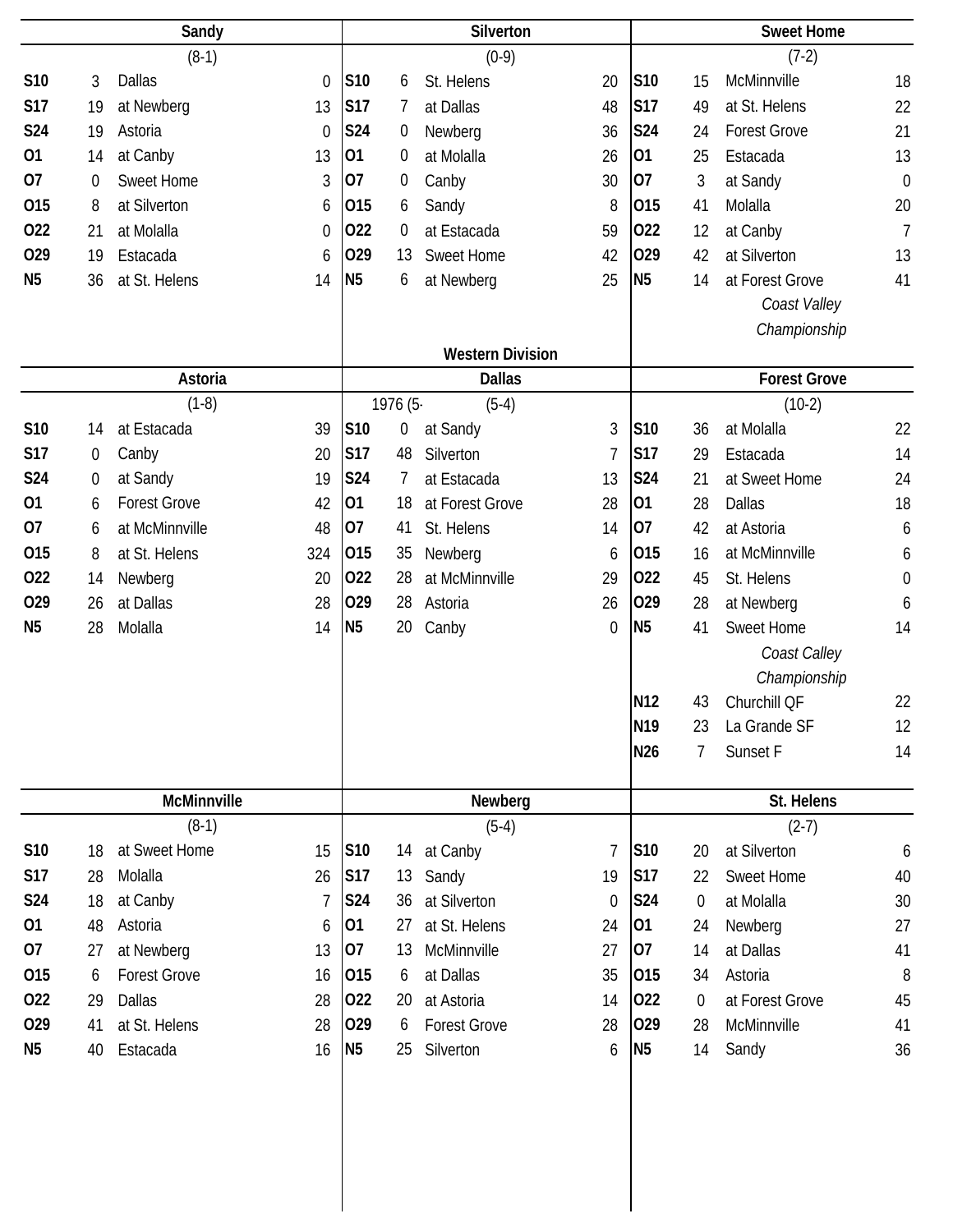|                |             | Churchill            |                  |                |    |                          |                |                |    | <b>Cottage Grove</b> |                  |
|----------------|-------------|----------------------|------------------|----------------|----|--------------------------|----------------|----------------|----|----------------------|------------------|
|                |             | $(8-2)$              |                  |                |    |                          |                |                |    | $(3=7)$              |                  |
| S10            | 8           | Thurston             | 6                |                |    |                          |                | <b>S10</b>     | 12 | Sheldon at AS        | 25               |
| <b>S17</b>     | 27          | at North Bend        | 6                |                |    | <b>AS-Autzen Satdium</b> |                | <b>S17</b>     | 6  | Marshfield           | 20               |
| S24            | 29          | South Eugene         | 12               |                |    |                          |                | S24            | 18 | at Springfield       | 19               |
| 01             | 29          | at Marshfield        | 20               |                |    | Chuchill                 |                | 01             | 9  | North Eugene at AS   | 43               |
| 07             | 26          | Springfield          | $\Omega$         |                |    | North Eugene             |                | 07             | 15 | South Eugene         | 23               |
| 015            | 42          | at Willamette        | 16               |                |    | Sheldon                  |                | 015            | 7  | at Thurston          | 35               |
| 022            | 22          | North Eugene at AS   | 14               |                |    | South Eugene             |                | 022            | 1  | North Bend (forf.)   | $\boldsymbol{0}$ |
| 029            | 43          | at Cottage Grove     | 0                |                |    | played all home games    |                | 022            | 18 | Douglas              | $\mathbf 0$      |
| N <sub>5</sub> | 7           | Sheldon at AS        | 10               |                |    | at Autzen Stadium        |                | 029            | 0  | Churchill            | 43               |
|                | 22          | <b>Forest Grove</b>  | 43               |                |    |                          |                | N <sub>5</sub> | 27 | at Willamette        | 6                |
|                |             |                      |                  |                |    |                          |                |                |    |                      |                  |
|                |             | Marshfield           |                  |                |    | North Bend               |                |                |    | North Eugene         |                  |
|                |             | $(6-3)$              |                  |                |    | $(0-9)$                  |                |                |    | $(9-1)$              |                  |
| S10            | $\mathbf 0$ | North Eugene         | 17               | S10            | 16 | South Eugene             | 26             | S10            | 17 | Marshfield           | $\boldsymbol{0}$ |
| <b>S17</b>     | 20          | at Cottage Grove     | 6                | <b>S17</b>     | 6  | Churchill                | 27             | <b>S17</b>     | 43 | Springfield          | $\boldsymbol{0}$ |
| S24            | 6           | Thurston             | 23               | <b>S24</b>     | 0  | Sheldon at AS            | 19             | S24            | 23 | at Willamette        | 14               |
| 01             | 20          | Churchill            | 29               | 01             | 0  | Springfield (forfeit)    | 1              | 01             | 43 | Cottage Grove        | 9                |
| 07             | 14          | Sheldon at AS        | 12               | O <sub>8</sub> | 0  | Willamette (forfeit)     | 1              | 07             | 21 | at Thurston          | $\boldsymbol{0}$ |
| 015            | 18          | South Eugene at AS   | $\boldsymbol{0}$ | 015            | 0  | North Eugene (forfeit)   | 1              | 015            | 1  | North Bend (forfeit) | $\boldsymbol{0}$ |
| 022            | 38          | Springfield          | 19               | 022            | 0  | Cottage Grove (forfeit)  | 1              | 015            | 55 | Hermiston            | $\mathbf 0$      |
| 029            | 38          | at Willamette        | $\mathbf 0$      | 029            | 0  | Thurston (forfeit)       | 1              | 022            | 14 | Churchill (ot)       | 22               |
| N <sub>5</sub> | 1           | North Bend (forfeit) | $\boldsymbol{0}$ | N <sub>5</sub> | 0  | Marshfield (forfeit)     | 1              | 029            | 24 | Sheldon              | 15               |
|                |             |                      |                  |                |    |                          |                | N <sub>5</sub> | 41 | South Eugene         | 15               |
|                |             |                      |                  |                |    | forfeits, School closure |                |                |    |                      |                  |
|                |             |                      |                  |                |    |                          |                |                |    |                      |                  |
|                |             | Sheldon              |                  |                |    | South Eugene             |                |                |    | Springfield          |                  |
|                |             | $(5-4)$              |                  |                |    | $(4-5)$                  |                |                |    | $(5-4)$              |                  |
| S10            | 25          | <b>Cottage Grove</b> | 12               | S10            | 26 | at North Bend            | 16             | S10            | 26 | Willamette           | $\mathbf 0$      |
| <b>S17</b>     | 15          | at Thurston          | 21               | <b>S17</b>     | 41 | Willamette               | $\overline{0}$ | S17            | 0  | North Eugene at AS   | 43               |
| <b>S24</b>     | 19          | North Bend           | $\boldsymbol{0}$ | <b>S24</b>     | 12 | Churchill                | 29             | <b>S24</b>     | 19 | Cottage Grove        | 18               |
| 01             | 9           | South Eugene         | 0                | 01             | 0  | Sheldon                  | 9              | 01             | 1  | North Bend (forfeit) | $\mathbf 0$      |
| 07             | 12          | Marshfield           | 14               | 07             | 23 | at Cottage Grove         | 15             | $\overline{7}$ | 0  | Churchill at AS      | 26               |
| 015            | 10          | at Springfield       | 13               | 015            | 0  | Marshfield               | 18             | 015            | 13 | Sheldon              | 10               |
| 022            | 47          | Willamette           | $\theta$         | 022            | 6  | at Thurston              | 27             | 022            | 19 | at Marshfield        | 38               |
| 029            | 15          | North Eugene         | 24               | 029            | 29 | Springfield              | 6              | 029            | 6  | South Eugene at AS   | 29               |
| N <sub>5</sub> | 10          | Churchill            | 7                | N <sub>5</sub> | 15 | North Eugene             | 41             | N <sub>5</sub> | 27 | Thurston             | $\boldsymbol{0}$ |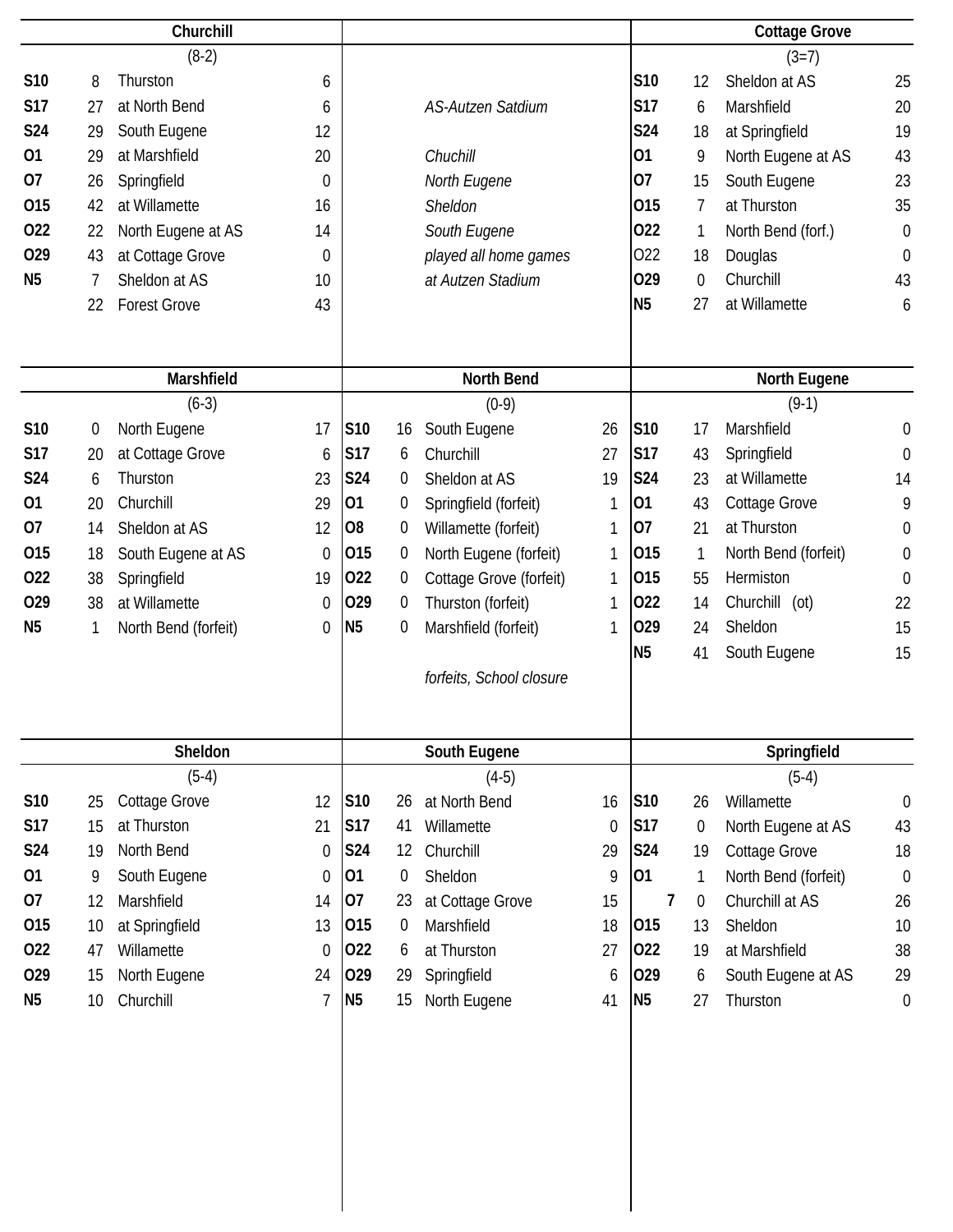|                |                  | Thurston                   |                |                |                 |                        |                |                 |                  | Willamette                     |                  |
|----------------|------------------|----------------------------|----------------|----------------|-----------------|------------------------|----------------|-----------------|------------------|--------------------------------|------------------|
|                |                  | $(7-3)$                    |                |                |                 |                        |                |                 | 1976 (1-         | $(1-8)$                        |                  |
| S10            | 6                | Churchill at AS            | 8              |                |                 |                        |                | S10             | 0                | <b>AT Springfield</b>          | 26               |
| <b>S17</b>     | 21               | Sheldon                    | 15             |                |                 |                        |                | <b>S17</b>      | 0                | South Eugene AT as             | 41               |
| <b>S24</b>     | 23               | at Marshfield              | 6              |                |                 |                        |                | <b>S24</b>      | 14               | North Eugene                   | 23               |
| 01             | 47               | at Willamette              | 6              |                |                 |                        |                | 01              | 6                | Thurston                       | 47               |
| 07             | $\boldsymbol{0}$ | North Eugene               | 21             |                |                 |                        |                | O <sub>8</sub>  | 1                | North Bend (Forfeit)           | $\boldsymbol{0}$ |
| 015            | 35               | Cottage Grove              | 7              |                |                 |                        |                | 015             | 16               | Churchill                      | 42               |
| 022            | 27               | South Eugene               | 6              |                |                 |                        |                | 022             | $\boldsymbol{0}$ | Sheldon AT as                  | 47               |
| 029            | $\mathbf{1}$     | North Bend (Forfeit        | $\overline{0}$ |                |                 |                        |                | 029             | $\mathbf 0$      | Marshfield                     | 38               |
| 029            | 55               | Redmond                    | 20             |                |                 |                        |                | N <sub>5</sub>  | 6                | Cottage Grove                  | 27               |
| N <sub>5</sub> | 0                | at Springfield             | 27             |                |                 |                        |                |                 |                  |                                |                  |
|                |                  |                            |                |                |                 |                        |                |                 |                  |                                |                  |
|                |                  | District 6 Southern Oregon |                |                |                 |                        |                |                 |                  |                                |                  |
|                |                  | Ashland                    |                |                |                 | Crater                 |                |                 |                  | <b>Grants Pass</b>             |                  |
|                |                  | $(2-6)$                    |                |                |                 | $(6-3)$                |                |                 |                  | $(8-3)$                        |                  |
| S10            | 28               | Jesuit                     | 6              | S10            | 34              | Parkrose               | $\mathbf 0$    | <b>S10</b>      | 20               | Central Catholic               | 15               |
| <b>S17</b>     | 13               | at Del Norte (CA)          | 6              | <b>S17</b>     | 21              | at Coquille            | 9              | <b>S17</b>      | 24               | at Eureka (CA)                 | 20               |
| <b>S24</b>     |                  | at Yreka (CA) (cancelled)  |                | <b>S24</b>     | 17              | Central Catholic at CS | 14             | S24             | 14               | Hillsboro                      | 42               |
| 01             | 0                | at Aloha                   | 21             | 01             | 23              | Yreka (CA)<br>(ot)     | 20             | 01              | 36               | at David Douglas<br>$($ ot $)$ | 35               |
| O <sub>8</sub> | $\boldsymbol{0}$ | Roseburg                   | 42             | O <sub>8</sub> | 0               | Medford                | 20             | O <sub>8</sub>  | 22               | at Klamath Union               | 8                |
| 015            | 22               | at Grants Pass             | 48             | 015            | 0               | at Roseburg            | 6              | 015             | 48               | Ashland                        | 22               |
| 022            | 7                | Klamath Union              | 49             | 022            | 14              | <b>Grants Pass</b>     | $\overline{7}$ | 022             | 7                | at Crater                      | 14               |
| 029            | 0                | Crater                     | 28             | 029            | 28              | at Ashland             | $\mathbf 0$    | 029             | 13               | Medford                        | $\mathbf 0$      |
| N <sub>5</sub> | 13               | at Medford                 | 50             | <b>N5</b>      | 0               | at Klamath Union       | 27             | N <sub>5</sub>  | 21               | at Roseburg                    | 7                |
|                |                  |                            |                |                |                 |                        |                | N <sub>12</sub> | 21               | Sprague QF                     | 20               |
|                |                  |                            |                |                |                 |                        |                | N <sub>19</sub> | 13               | Sunset SF                      | 24               |
|                |                  |                            |                |                |                 |                        |                |                 |                  |                                |                  |
|                |                  |                            |                |                |                 |                        |                |                 |                  |                                |                  |
|                |                  |                            |                |                |                 |                        |                |                 |                  |                                |                  |
|                |                  |                            |                |                |                 |                        |                |                 |                  |                                |                  |
|                |                  | <b>Klamath Union</b>       |                |                |                 | Medford                |                |                 |                  | Roseburg                       |                  |
|                |                  | $(8-1)$                    |                |                |                 | $(6-3)$                |                |                 |                  | $(5-4)$                        |                  |
| S10            | 21               | Aloha                      | $\overline{0}$ | <b>S10</b>     | 12 <sup>°</sup> | Sunset                 | 27             | <b>S10</b>      | 30               | at Beaverton                   | $\overline{2}$   |
| <b>S17</b>     | 36               | Enterprise (CA)            | 12             | <b>S17</b>     | 41              | Pendleton              | 19             | <b>S17</b>      | 21               | at Bend                        | $\boldsymbol{0}$ |
| S24            | 27               | at Parkrose                | $\mathbf 0$    | <b>S24</b>     | 35              | Lynbrook (CA)          | 15             | S24             | 14               | Sunset                         | 34               |
| 01             | 21               | at Jesuit                  | 8              | 01             | 34              | Beaverton              | 22             | 01              | 21               | Eureka (CA)                    | 14               |
| O <sub>8</sub> | 8                | <b>Grants Pass</b>         | 22             | O <sub>8</sub> | 20              | Crater                 | $\theta$       | O <sub>8</sub>  | 42               | at Ashland                     | $\boldsymbol{0}$ |
| 015            | 19               | at Medford                 | 13             | 015            | 13              | Klamath Union          | 14             | 015             | 6                | Crater                         | $\mathbf 0$      |
| 022            | 49               | at Ashland                 | 7              | 022            | 24              | Roseburg               | 21             | 022             | 21               | at Medford                     | 24               |
| 029            | 16               | Roseburg                   | 7              | 029            | $\overline{0}$  | <b>Grants Pass</b>     | 13             | 029             | $\overline{7}$   | at Klamath Union               | 16               |
| N <sub>5</sub> | 27               | Crater                     | $\mathbf 0$    | N <sub>5</sub> | 50              | Ashland                | 13             | N <sub>5</sub>  | 7                | <b>Grants Pass</b>             | 21               |
|                |                  |                            |                |                |                 |                        |                |                 |                  |                                |                  |
|                |                  |                            |                |                |                 |                        |                |                 |                  |                                |                  |
|                |                  |                            |                |                |                 |                        |                |                 |                  |                                |                  |
|                |                  |                            |                |                |                 |                        |                |                 |                  |                                |                  |
|                |                  |                            |                |                |                 |                        |                |                 |                  |                                |                  |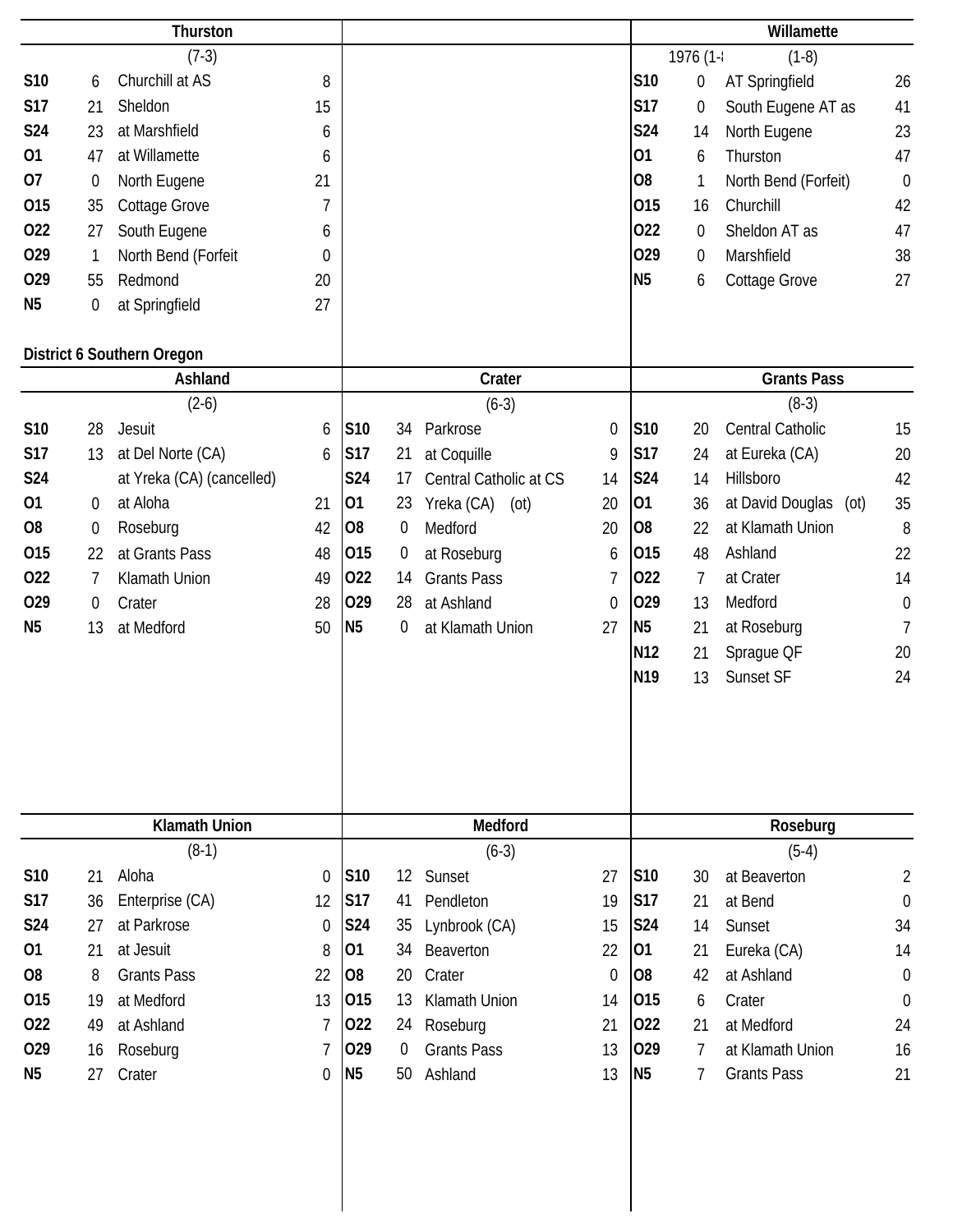| District 7 IMC |                  |                    |                |                 |                   |                        |                  |                |                 |                        |                  |
|----------------|------------------|--------------------|----------------|-----------------|-------------------|------------------------|------------------|----------------|-----------------|------------------------|------------------|
|                |                  | <b>Baker</b>       |                |                 |                   |                        |                  |                |                 | <b>Bend</b>            |                  |
|                |                  | $(1-8)$            |                |                 |                   |                        |                  |                |                 | $(6-3)$                |                  |
| S <sub>3</sub> | 6                | Boise (ID)         | 40             |                 |                   |                        |                  | S10            | 33              | at Columbia River (WA) | 14               |
| S10            | $\mathbf 0$      | Marshall at CS     | 43             |                 |                   |                        |                  | S17            | 0               | Roseburg               | 21               |
| S17            | 46               | Cheney (WA)        | 28             |                 |                   |                        |                  | S24            | 20              | at Hermiston           | $\overline{7}$   |
| <b>S24</b>     | 15               | Ontario            | 29             |                 |                   |                        |                  | 01             | 49              | Pendleton              | $\boldsymbol{0}$ |
| 01             |                  |                    |                |                 |                   |                        |                  | O <sub>8</sub> | 75              | at Baker               | 8                |
| O <sub>8</sub> | 8                | Bend               | 75             |                 |                   |                        |                  | 015            | 51              | Ontario                | $\overline{7}$   |
| 015            | 9                | at Redmond         | 10             |                 |                   |                        |                  | 022            | 19              | Lewiston (ID)          | 21               |
| 022            | $\overline{0}$   | at Pendleton       | 19             |                 |                   |                        |                  | 029            | 0               | at La Grande           | $\overline{7}$   |
| 029            | 20               | at Hermiston       | 21             |                 |                   |                        |                  | N <sub>5</sub> | 56              | Redmond                | $\boldsymbol{0}$ |
| N <sub>5</sub> | 12               | La Grande          | 55             |                 |                   |                        |                  |                |                 |                        |                  |
|                |                  | Hermiston          |                |                 |                   | La Grande              |                  |                |                 | Ontario                |                  |
|                |                  | $(2-7)$            |                |                 |                   | $(7-4)$                |                  |                |                 | $(7-2)$                |                  |
| S10            | 0                | Evergreen (WA)     | 20             | S10             | 7                 | Lewiston (ID)          | 14               | S10            | 43              | Nyssa                  | 26               |
| <b>S17</b>     | 6                | West Valley (WA)   | 35             | <b>S17</b>      | 7                 | <b>Burns</b>           | 6                | <b>S17</b>     | 35              | at Caldwell-ID         | 18               |
| S24            | 7                | Bend               | 20             | <b>S24</b>      | $\overline{0}$    | at Caldwell (ID)       | 6                | S24            | 6               | Vale                   | 14               |
| 01             | 23               | at Redmond         | $\mathbf 0$    | 01              | 20                | Ontario                | 26               | 01             | 29              | at Baker               | 15               |
| O <sub>8</sub> | $\boldsymbol{0}$ | La Grande          | 24             | O <sub>8</sub>  | 24                | at Hermiston           | $\mathbf 0$      | O <sub>8</sub> | 26              | at La Grande           | 20               |
| 015            | 0                | North Eugene at AS | 55             | 015             | 14                | Pendleton              | 0                | 015            | 41              | Redmond                | 10               |
| 022            | $\boldsymbol{0}$ | Ontario            | 50             | 022             | 27                | at Redmond             | 0                | 022            | 7               | at Bend                | 51               |
| 029            | 21               | <b>Baker</b>       | 20             | 029             | 7                 | Bend                   | $\mathbf 0$      | 029            | 50              | at Hermiston           | $\mathbf 0$      |
| N <sub>5</sub> | 7                | at Pendleton       | 43             | N <sub>5</sub>  | 55                | at Baker               | 12               | N <sub>5</sub> | 24              | Pendleton              | 22               |
|                |                  |                    |                | N <sub>12</sub> | 7                 | Lake Oswego QF         | $\boldsymbol{0}$ |                |                 |                        |                  |
|                |                  |                    |                | N <sub>19</sub> | $12 \overline{ }$ | <b>Forest Grove SF</b> | 23               |                |                 |                        |                  |
|                |                  | Pendleton          |                |                 |                   |                        |                  |                |                 | Redmond                |                  |
|                |                  | $(3-6)$            |                |                 |                   |                        |                  |                |                 | $(2-7)$                |                  |
| S <sub>3</sub> | 6                | Moscow (ID)        | 25             |                 |                   |                        |                  | S10            | 3               | Madras                 | 28               |
| S10            | $\Omega$         | Benson             | 41             |                 |                   |                        |                  | S17            | 15              | at Crook County        | 14               |
| <b>S17</b>     | 19               | at Medford         | 41             |                 |                   |                        |                  | S24            | $\overline{2}$  | at Pendleton           | 33               |
| <b>S24</b>     | 33               | Redmond            | $\overline{2}$ |                 |                   |                        |                  | 01             | 0               | Hermiston              | 23               |
| 01             | $\boldsymbol{0}$ | at Bend            | 49             |                 |                   |                        |                  | O8             | 10 <sup>°</sup> | at Ontario             | 41               |
| O <sub>8</sub> |                  |                    |                |                 |                   |                        |                  | 015            | 10 <sup>°</sup> | Baker                  | 9                |
| 015            | $\overline{0}$   | at La Grande       | 14             |                 |                   |                        |                  | 022            | $\overline{0}$  | La Grande              | 27               |
| 022            | 19               | <b>Baker</b>       | $\mathbf 0$    |                 |                   |                        |                  | 029            | 20              | at Thurston            | 55               |
| 029            | 22               | at Ontario         | 24             |                 |                   |                        |                  | <b>N5</b>      | 0               | at Bend                | 56               |
| N <sub>5</sub> | 43               | Hermiston          | $\overline{7}$ |                 |                   |                        |                  |                |                 |                        |                  |
|                |                  |                    |                |                 |                   |                        |                  |                |                 |                        |                  |
|                |                  |                    |                |                 |                   |                        |                  |                |                 |                        |                  |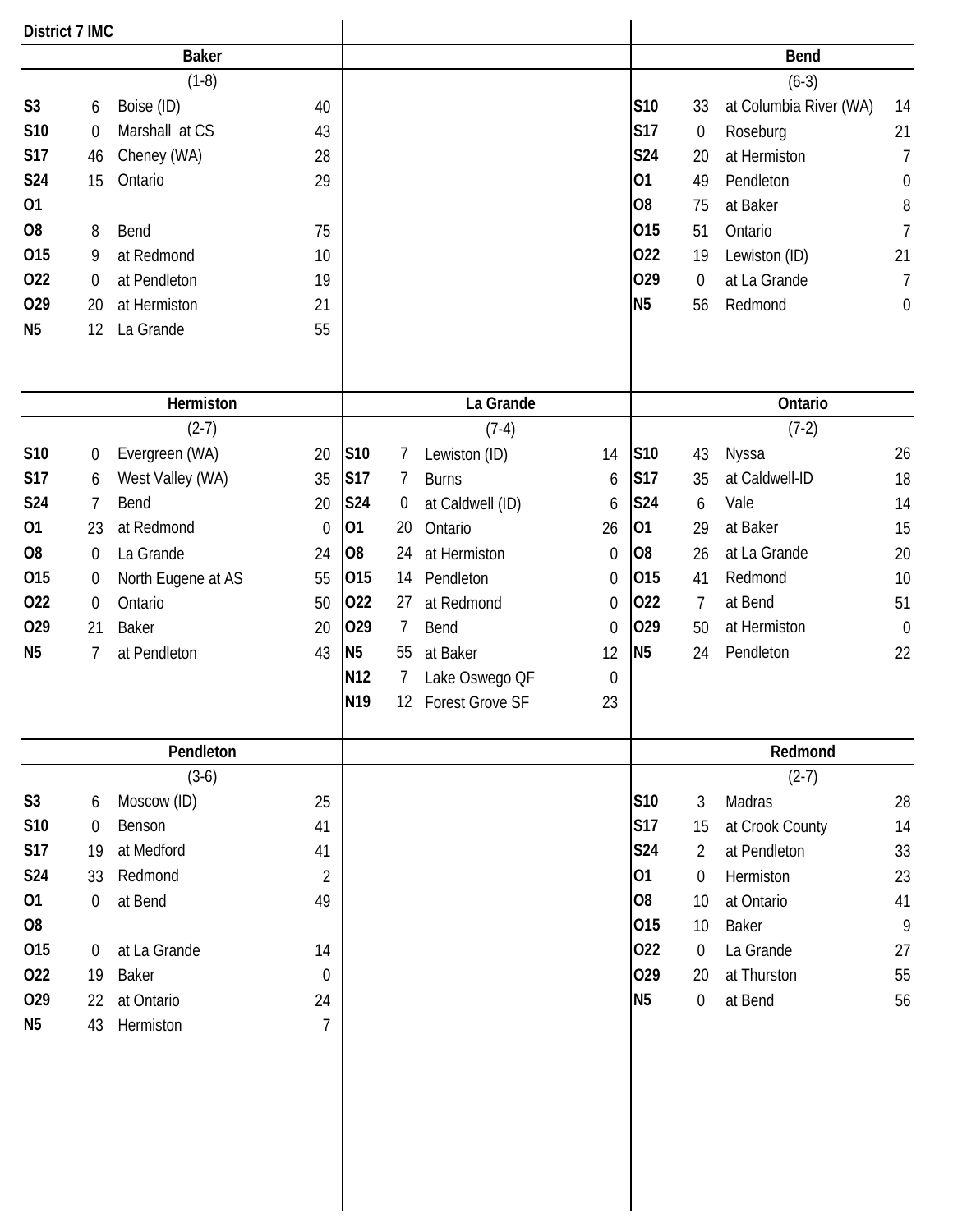| <b>Crescent Valley</b><br>$(0-9)$<br>South Albany<br>0<br>at North Salem<br>6<br>South Salem<br>8<br>14<br>at Lebanon<br>14<br>Lincoln<br>13<br>West Albany<br>8<br>at McNary<br>6<br>Sprague<br>0<br>Corvallis at PS<br>North Salem<br>1976 (4<br>$(4-5)$<br>0<br>at Lebanon<br>13<br><b>Crescent Valley</b><br>15<br>at West Albany<br>35<br><b>McNary</b><br>7<br>at Sprague<br>10<br>Corvallis<br>$\overline{2}$<br>at South Albany<br>Wilson<br>14 | Lebanon<br>$(4-5)$<br>S10<br>25<br>North Salem<br>$\mathbf 0$<br>13<br><b>S17</b><br>21<br>13<br>at South Salem<br>0<br><b>S24</b><br>Washington<br>$\mathbf 0$<br>42<br>49<br>01<br><b>Crescent Valley</b><br>24<br>24<br>14<br>20<br>17<br>O <sub>8</sub><br>13<br>at West Albany<br>015<br>14<br>27<br><b>McNary</b><br>27<br>022<br>20<br>at Sprague<br>14<br>6<br>029<br>31<br>Corvallis<br>14<br>7<br>N <sub>5</sub><br>26<br>at South Albany<br>34<br>14<br>South Albany<br>$(7-2)$<br>S10<br>13<br>at Crescent Valley<br>$\mathbf 0$<br>25<br><b>S17</b><br>13<br>West Albany<br>17<br>6<br><b>S24</b><br>$\overline{7}$<br>at McNary<br>31<br>01<br>18<br>Sprague<br>14<br>14<br>25<br>42<br>O <sub>8</sub><br>18<br>at Corvallis<br>015<br>23<br>Jackson<br>17<br>36<br>022<br>North Salem<br>22<br>22<br>029<br>13<br>at South Salem<br>37<br>N <sub>5</sub><br>27<br>26<br>Lebanon<br>14 |
|---------------------------------------------------------------------------------------------------------------------------------------------------------------------------------------------------------------------------------------------------------------------------------------------------------------------------------------------------------------------------------------------------------------------------------------------------------|------------------------------------------------------------------------------------------------------------------------------------------------------------------------------------------------------------------------------------------------------------------------------------------------------------------------------------------------------------------------------------------------------------------------------------------------------------------------------------------------------------------------------------------------------------------------------------------------------------------------------------------------------------------------------------------------------------------------------------------------------------------------------------------------------------------------------------------------------------------------------------------------------|
|                                                                                                                                                                                                                                                                                                                                                                                                                                                         |                                                                                                                                                                                                                                                                                                                                                                                                                                                                                                                                                                                                                                                                                                                                                                                                                                                                                                      |
|                                                                                                                                                                                                                                                                                                                                                                                                                                                         |                                                                                                                                                                                                                                                                                                                                                                                                                                                                                                                                                                                                                                                                                                                                                                                                                                                                                                      |
|                                                                                                                                                                                                                                                                                                                                                                                                                                                         |                                                                                                                                                                                                                                                                                                                                                                                                                                                                                                                                                                                                                                                                                                                                                                                                                                                                                                      |
|                                                                                                                                                                                                                                                                                                                                                                                                                                                         |                                                                                                                                                                                                                                                                                                                                                                                                                                                                                                                                                                                                                                                                                                                                                                                                                                                                                                      |
|                                                                                                                                                                                                                                                                                                                                                                                                                                                         |                                                                                                                                                                                                                                                                                                                                                                                                                                                                                                                                                                                                                                                                                                                                                                                                                                                                                                      |
|                                                                                                                                                                                                                                                                                                                                                                                                                                                         |                                                                                                                                                                                                                                                                                                                                                                                                                                                                                                                                                                                                                                                                                                                                                                                                                                                                                                      |
|                                                                                                                                                                                                                                                                                                                                                                                                                                                         |                                                                                                                                                                                                                                                                                                                                                                                                                                                                                                                                                                                                                                                                                                                                                                                                                                                                                                      |
|                                                                                                                                                                                                                                                                                                                                                                                                                                                         |                                                                                                                                                                                                                                                                                                                                                                                                                                                                                                                                                                                                                                                                                                                                                                                                                                                                                                      |
|                                                                                                                                                                                                                                                                                                                                                                                                                                                         |                                                                                                                                                                                                                                                                                                                                                                                                                                                                                                                                                                                                                                                                                                                                                                                                                                                                                                      |
|                                                                                                                                                                                                                                                                                                                                                                                                                                                         |                                                                                                                                                                                                                                                                                                                                                                                                                                                                                                                                                                                                                                                                                                                                                                                                                                                                                                      |
|                                                                                                                                                                                                                                                                                                                                                                                                                                                         |                                                                                                                                                                                                                                                                                                                                                                                                                                                                                                                                                                                                                                                                                                                                                                                                                                                                                                      |
|                                                                                                                                                                                                                                                                                                                                                                                                                                                         |                                                                                                                                                                                                                                                                                                                                                                                                                                                                                                                                                                                                                                                                                                                                                                                                                                                                                                      |
|                                                                                                                                                                                                                                                                                                                                                                                                                                                         |                                                                                                                                                                                                                                                                                                                                                                                                                                                                                                                                                                                                                                                                                                                                                                                                                                                                                                      |
|                                                                                                                                                                                                                                                                                                                                                                                                                                                         |                                                                                                                                                                                                                                                                                                                                                                                                                                                                                                                                                                                                                                                                                                                                                                                                                                                                                                      |
|                                                                                                                                                                                                                                                                                                                                                                                                                                                         |                                                                                                                                                                                                                                                                                                                                                                                                                                                                                                                                                                                                                                                                                                                                                                                                                                                                                                      |
|                                                                                                                                                                                                                                                                                                                                                                                                                                                         |                                                                                                                                                                                                                                                                                                                                                                                                                                                                                                                                                                                                                                                                                                                                                                                                                                                                                                      |
|                                                                                                                                                                                                                                                                                                                                                                                                                                                         |                                                                                                                                                                                                                                                                                                                                                                                                                                                                                                                                                                                                                                                                                                                                                                                                                                                                                                      |
|                                                                                                                                                                                                                                                                                                                                                                                                                                                         |                                                                                                                                                                                                                                                                                                                                                                                                                                                                                                                                                                                                                                                                                                                                                                                                                                                                                                      |
|                                                                                                                                                                                                                                                                                                                                                                                                                                                         |                                                                                                                                                                                                                                                                                                                                                                                                                                                                                                                                                                                                                                                                                                                                                                                                                                                                                                      |
|                                                                                                                                                                                                                                                                                                                                                                                                                                                         |                                                                                                                                                                                                                                                                                                                                                                                                                                                                                                                                                                                                                                                                                                                                                                                                                                                                                                      |
|                                                                                                                                                                                                                                                                                                                                                                                                                                                         |                                                                                                                                                                                                                                                                                                                                                                                                                                                                                                                                                                                                                                                                                                                                                                                                                                                                                                      |
|                                                                                                                                                                                                                                                                                                                                                                                                                                                         |                                                                                                                                                                                                                                                                                                                                                                                                                                                                                                                                                                                                                                                                                                                                                                                                                                                                                                      |
| 8<br>South Salem                                                                                                                                                                                                                                                                                                                                                                                                                                        |                                                                                                                                                                                                                                                                                                                                                                                                                                                                                                                                                                                                                                                                                                                                                                                                                                                                                                      |
| Sprague                                                                                                                                                                                                                                                                                                                                                                                                                                                 | <b>West Albany</b>                                                                                                                                                                                                                                                                                                                                                                                                                                                                                                                                                                                                                                                                                                                                                                                                                                                                                   |
| 1976 (9.<br>$(9-1)$                                                                                                                                                                                                                                                                                                                                                                                                                                     | $(3-6)$                                                                                                                                                                                                                                                                                                                                                                                                                                                                                                                                                                                                                                                                                                                                                                                                                                                                                              |
| 35<br>at McNary                                                                                                                                                                                                                                                                                                                                                                                                                                         | S10<br>Corvallis<br>33<br>$\overline{7}$<br>7                                                                                                                                                                                                                                                                                                                                                                                                                                                                                                                                                                                                                                                                                                                                                                                                                                                        |
| Cleveland<br>14                                                                                                                                                                                                                                                                                                                                                                                                                                         | S17<br>at South Albany<br>17<br>13<br>13                                                                                                                                                                                                                                                                                                                                                                                                                                                                                                                                                                                                                                                                                                                                                                                                                                                             |
| 35<br>Corvallis                                                                                                                                                                                                                                                                                                                                                                                                                                         | North Salem<br>S24<br>15<br>15<br>7                                                                                                                                                                                                                                                                                                                                                                                                                                                                                                                                                                                                                                                                                                                                                                                                                                                                  |
| at South Albany<br>18                                                                                                                                                                                                                                                                                                                                                                                                                                   | 01<br>at South Salem<br>42<br>14<br>14                                                                                                                                                                                                                                                                                                                                                                                                                                                                                                                                                                                                                                                                                                                                                                                                                                                               |
| North Salem<br>42                                                                                                                                                                                                                                                                                                                                                                                                                                       | O <sub>8</sub><br>Lebanon<br>13<br>$\overline{7}$<br>20                                                                                                                                                                                                                                                                                                                                                                                                                                                                                                                                                                                                                                                                                                                                                                                                                                              |
| 42<br>at South Salem                                                                                                                                                                                                                                                                                                                                                                                                                                    | at Crescent Valley<br>015<br>13<br>27<br>0                                                                                                                                                                                                                                                                                                                                                                                                                                                                                                                                                                                                                                                                                                                                                                                                                                                           |
|                                                                                                                                                                                                                                                                                                                                                                                                                                                         | at Madison<br>27<br>022<br>15<br>6                                                                                                                                                                                                                                                                                                                                                                                                                                                                                                                                                                                                                                                                                                                                                                                                                                                                   |
|                                                                                                                                                                                                                                                                                                                                                                                                                                                         | 029<br>McNary<br>12<br>34<br>6                                                                                                                                                                                                                                                                                                                                                                                                                                                                                                                                                                                                                                                                                                                                                                                                                                                                       |
|                                                                                                                                                                                                                                                                                                                                                                                                                                                         | N <sub>5</sub><br>at Sprague<br>26<br>14<br>14                                                                                                                                                                                                                                                                                                                                                                                                                                                                                                                                                                                                                                                                                                                                                                                                                                                       |
| 20<br>Grants Pass QF                                                                                                                                                                                                                                                                                                                                                                                                                                    | 21                                                                                                                                                                                                                                                                                                                                                                                                                                                                                                                                                                                                                                                                                                                                                                                                                                                                                                   |
|                                                                                                                                                                                                                                                                                                                                                                                                                                                         | Lebanon<br>20<br>31<br>at Crescent Valley<br>West Albany<br>26                                                                                                                                                                                                                                                                                                                                                                                                                                                                                                                                                                                                                                                                                                                                                                                                                                       |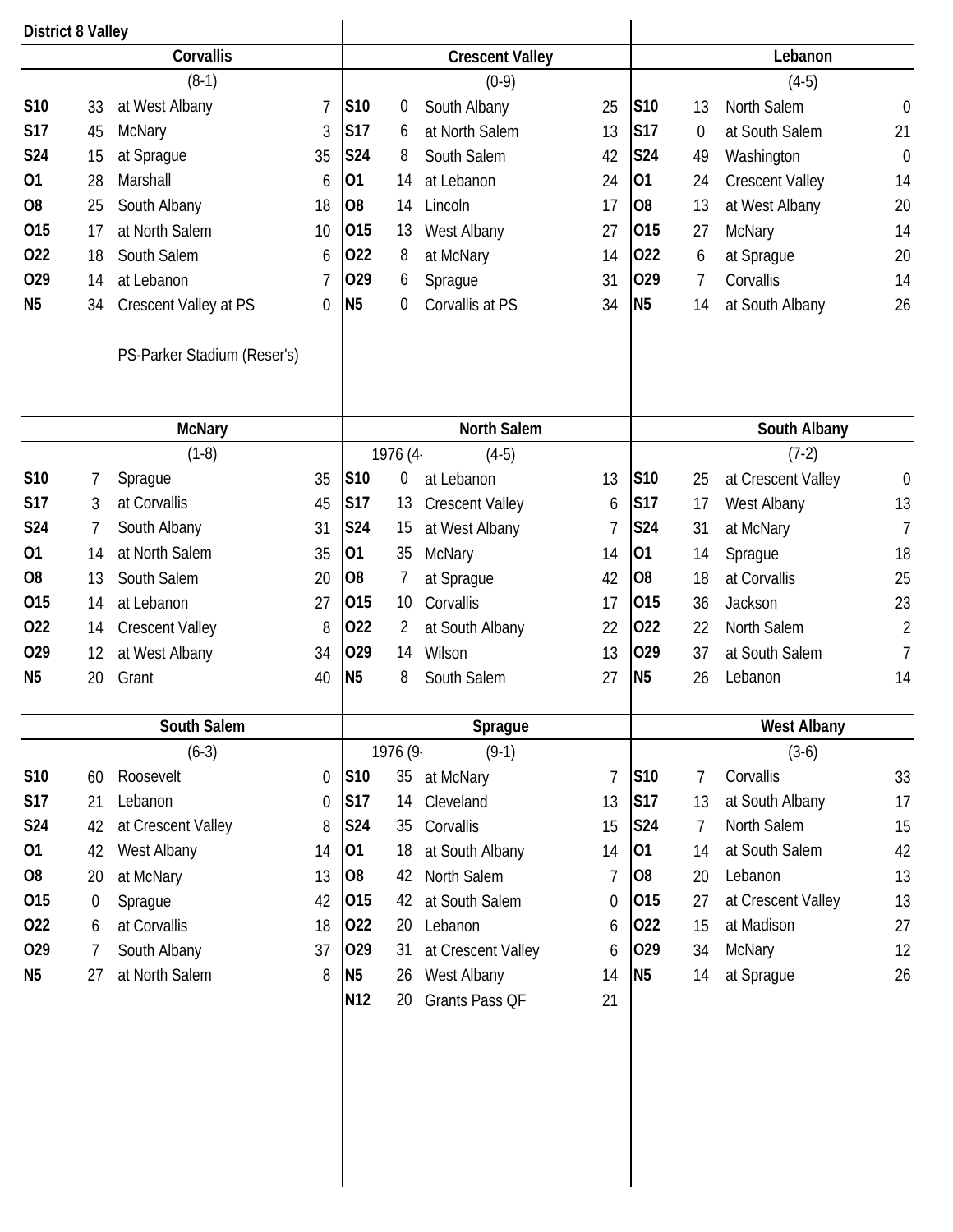## **1976 Class AA Football Schedules and Scores**

| District 1     |             | Cowapa League        |                |                 |    |                    |                |                 |                |                    |                  |
|----------------|-------------|----------------------|----------------|-----------------|----|--------------------|----------------|-----------------|----------------|--------------------|------------------|
|                |             | Clatskanie           |                |                 |    | Neah-Kah-Nie       |                |                 |                | Rainier            |                  |
|                |             | $(1-7)$              |                |                 |    | $(7-2)$            |                |                 |                | $(5-4)$            |                  |
| S10            | 20          | Dayton               | 35             | S10             | 22 | at Willamina       | 20             | S10             | 19             | at Woodland (WA)   | 14               |
| <b>S17</b>     | 12          | Warrenton            | 22             | <b>S17</b>      | 23 | at Nestucca        | 22             | <b>S17</b>      | 7              | at Ridgefield (WA) | $\mathbf 0$      |
| <b>S24</b>     |             |                      |                | <b>S24</b>      | 32 | at Toledo          | $\mathbf 0$    | S24             | 3              | Castle Rock (WA)   | $\mathbf 0$      |
| 01             | 18          | at Cathlamet (WA)    | 0              | 01              | 14 | at Taft            | $\overline{1}$ | 01              | $\overline{7}$ | Coquille           | 14               |
| 07             | 0           | Neah-Kah-Nie         | 25             | 07              | 25 | Clatskanie         | $\theta$       | 07              | 10             | Scappoose          | 22               |
| 015            | 7           | at Tillamook         | 47             | 015             | 8  | Scappoose          | 17             | 015             | 31             | Seaside            | 7                |
| 022            | 0           | Rainier              | 34             | 022             | 0  | at Tillamook       | 14             | 022             | 34             | at Clatskanie      | $\boldsymbol{0}$ |
| 029            | 0           | at Seaside           | 27             | 029             | 20 | Rainier            | 13             | 029             | 13             | at Neah-Kah-Nie    | 20               |
| N <sub>5</sub> | 0           | Scappoose            | 24             | N <sub>5</sub>  | 20 | Seaside            | 8              | N <sub>5</sub>  | 14             | Tillamook          | 39               |
|                |             |                      |                |                 |    | Seaside            |                |                 |                | Tillamook          |                  |
|                |             | Scappoose<br>$(6-3)$ |                |                 |    | $(2-7)$            |                |                 |                | $(9-1)$            |                  |
| S10            | 9           | Central              | $\overline{0}$ | S10             | 0  | <b>Banks</b>       | 14             | S10             | 20             | at Gladstone       | 13               |
| S17            | 9           | at Sherwood          | 22             | <b>S17</b>      | 0  | at Woodburn        | 13             | <b>S17</b>      | 27             | Cascade            | 6                |
| S24            | 28          | Washougal (WA)       | 14             | S24             | 40 | Stevenson (WA)     | 14             | S24             | 47             | at Taft            | 6                |
| 01             | 7           | Myrtle Point         | 28             | 01              | 27 | Toledo             | 33             | 01              | 22             | Newport            | $\boldsymbol{0}$ |
| 07             | 22          | at Rainier           | 10             | 07              | 0  | Tillamook          | 26             | 07              | 26             | at Seaside         | $\boldsymbol{0}$ |
| 015            | 17          | at Neah-Kah-Nie      | 8              | 015             | 7  | at Rainier         | 31             | 015             | 47             | Clatskanie         | $\overline{1}$   |
| 022            | 14          | Seaside              | 0              | 022             | 0  | at Scappoose       | 14             | 022             | 14             | Neah-Kah-Nie       | $\boldsymbol{0}$ |
| 029            | 7           | Tillamook            | 14             | 029             | 27 | Clatskanie         | 15             | 029             | 14             | at Scappoose       | $\overline{1}$   |
| N <sub>5</sub> | 24          | at Clatskanie        | 0              | N <sub>5</sub>  | 8  | at Neah-Kah-Nie    | 20             | N <sub>5</sub>  | 39             | at Rainier         | 14               |
|                |             |                      |                |                 |    |                    |                | N <sub>13</sub> | 12             | Vale QF            | 35               |
|                |             |                      |                |                 |    |                    |                |                 |                |                    |                  |
| District 2     |             | Yamawa League        |                |                 |    |                    |                |                 |                |                    |                  |
|                |             | <b>Banks</b>         |                |                 |    | Dayton             |                |                 |                | Nestucca           |                  |
|                |             | $(5-4)$              |                |                 |    | $(8-1)$            |                |                 |                | $(2-7)$            |                  |
| S10            | 14          | at Seaside           | $\mathbf 0$    | S10             | 35 | at Clatskanie      | 20             | <b>S10</b>      | 45             | at Taft            | 14               |
| <b>S17</b>     | 0           | <b>Marist</b>        | 15             | <b>S17</b>      | 42 | Amity              | 44             | S17             | 22             | Neah-Kah-Nie       | 23               |
| S24            | 22          | <b>North Marion</b>  | 7              | <b>S24</b>      | 30 | Nestucca           | $\theta$       | S24             | $\overline{0}$ | at Dayton          | 30               |
| 01             | $\mathbf 0$ | at Sherwood          | 3              | 01              | 44 | at Willamina       | 13             | 01              | 7              | Yamhill-Carlton    | 13               |
| O <sub>8</sub> | 2           | Willamina            | 0              | O <sub>8</sub>  | 28 | Sherwood           | $\theta$       | O <sub>8</sub>  | 13             | at Sheridan        | 15               |
| 015            | 29          | Sheridan             | 3              | 015             | 16 | at Yamhill-Carlton | 8              | 015             | 14             | North Marion       | 6                |
| 022            | 8           | at Dayton            | 22             | 022             | 22 | <b>Banks</b>       | 8              | 022             | 19             | at Willamina       | 26               |
| 029            | 6           | Yamhill-Carlton      | 26             | 029             | 51 | at North Marion    | 13             | 029             | 7              | at Sherwood        | 32               |
| N <sub>5</sub> | 27          | at Nestucca          | 7              | N <sub>5</sub>  | 51 | Sheridan           | 25             | N <sub>5</sub>  | 7              | <b>Banks</b>       | 27               |
|                |             |                      |                | N <sub>13</sub> | 16 | Gold Beach QF      | 41             |                 |                |                    |                  |
|                |             |                      |                |                 |    |                    |                |                 |                |                    |                  |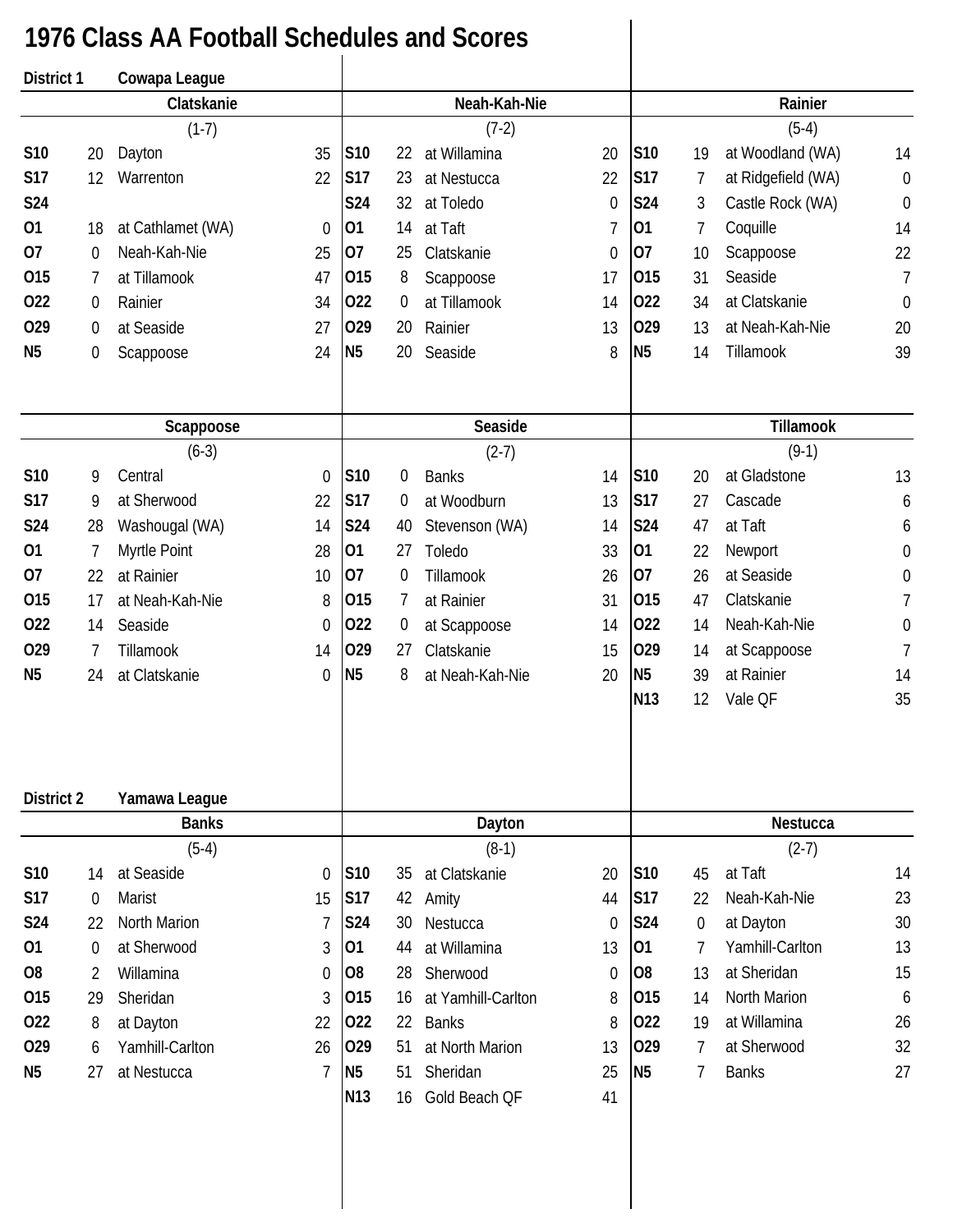|                |                  | <b>North Marion</b> |                  |                |                  |                  |                |                 |              | Sheridan        |                  |
|----------------|------------------|---------------------|------------------|----------------|------------------|------------------|----------------|-----------------|--------------|-----------------|------------------|
|                |                  | $(2-7)$             |                  |                |                  |                  |                |                 |              | $(3-6)$         |                  |
| S10            | $\boldsymbol{0}$ | Woodburn            | 22               |                |                  |                  |                | S10             | 40           | Creswell        | 6                |
| <b>S17</b>     | 23               | Gervais             | 8                |                |                  |                  |                | <b>S17</b>      | 26           | at Chemawa      | $\mathbf 0$      |
| <b>S24</b>     | 7                | <b>Banks</b>        | 22               |                |                  |                  |                | <b>S24</b>      | $\mathbf 0$  | Sherwood        | 27               |
| 01             | 26               | Sheridan            | 14               |                |                  |                  |                | 01              | 14           | at North Marion | 36               |
| O <sub>8</sub> | 26               | Yamhill-Carlton     | 27               |                |                  |                  |                | O <sub>8</sub>  | 15           | Nestucca        | 13               |
| 015            | 6                | Nestucca            | 14               |                |                  |                  |                | 015             | 3            | at Banks        | 29               |
| 022            | 7                | Sherwood            | 39               |                |                  |                  |                | 022             | 14           | Yamhill-Carlton | 36               |
| 029            | 13               | Dayton              | 51               |                |                  |                  |                | 029             | 12           | Willamina       | 20               |
| N <sub>5</sub> | 14               | Willamina           | 26               |                |                  |                  |                | N <sub>5</sub>  | 25           | at Dayton       | 51               |
|                |                  |                     |                  |                |                  |                  |                |                 |              |                 |                  |
|                |                  |                     |                  |                |                  |                  |                |                 |              |                 |                  |
|                |                  | Sherwood            |                  |                |                  | Willamina        |                |                 |              | Yamhill-Carlton |                  |
|                |                  | $(8-1)$             |                  |                |                  | $(4-5)$          |                |                 |              | $(6-3)$         |                  |
| S10            | 7                | Central Linn        | $\mathbf 0$      | S10            | 20               | Neah-Kah-Nie     | 22             | <b>S10</b>      | 12           | Cascade         | 14               |
| <b>S17</b>     | 22               | Scappoose           | 9                | <b>S17</b>     | 36               | Taft             | 20             | <b>S17</b>      | 22           | Catskanie       | $\mathbf 0$      |
| S24            | 27               | Sherman             | $\boldsymbol{0}$ | <b>S24</b>     | 0                | Yamhill-Carlton  | 14             | <b>S24</b>      | 14           | Willamina       | $\boldsymbol{0}$ |
| 01             | 3                | <b>Banks</b>        | $\mathbf 0$      | 01             | 13               | Dayton           | 44             | 01              | 13           | Nestucca        | $\overline{1}$   |
| O <sub>8</sub> | $\boldsymbol{0}$ | Dayton              | 28               | O <sub>8</sub> | 0                | <b>Banks</b>     | $\overline{2}$ | O <sub>8</sub>  | 27           | North Marion    | 26               |
| 015            | 28               | Willamina           | 6                | 015            | 6                | Sherwood         | 28             | 015             | 8            | Dayton          | 16               |
| 022            | 39               | North Marion        | 7                | 022            | 26               | Nestucca         | 19             | 022             | 36           | Sheridan        | 14               |
| 029            | 32               | Nestucca            | 7                | 029            | 20               | Sheridan         | 12             | 029             | 26           | <b>Banks</b>    | 6                |
| N <sub>5</sub> | 26               | Yamhill-Carlton     | $\overline{0}$   | N <sub>5</sub> | 26               | North Marion     | 14             | N <sub>5</sub>  | $\mathbf{0}$ | Sherwood        | 26               |
| District 3     |                  | <b>Coast League</b> |                  |                |                  |                  |                |                 |              |                 |                  |
|                |                  | Newport             |                  |                |                  | Reedsport        |                |                 |              | Siuslaw         |                  |
|                |                  | $(3-6)$             |                  |                |                  | $(2-7)$          |                |                 |              | $(6-4)$         |                  |
| S10            | 12               | Philomath           | 22               | S10            | 19               | Bandon           | $\overline{1}$ | <b>S10</b>      | 7            | Myrtle Point    | 14               |
| <b>S17</b>     | 6                | Junction City       | 39               | <b>S17</b>     | 8                | Myrtle Point     | 20             | <b>S17</b>      | 26           | Pleasant Hill   | 12               |
| S24            | $\boldsymbol{0}$ | Myrtle Point        | 31               | <b>S24</b>     | $\boldsymbol{0}$ | Coquille         | 34             | S24             | 14           | Gold Beach      | 20               |
| 01             | $\boldsymbol{0}$ | Tillamook           | 22               | 01             | 6                | Gold Beach       | 33             | 01              | 41           | Bandon          | 13               |
| O <sub>8</sub> | 19               | Toledo              | 6                | O <sub>8</sub> | 7                | Siuslaw          | 35             | O <sub>8</sub>  | 35           | Reedsport       | $\overline{1}$   |
| 015            | 43               | Taft                | 6                | 015            | 7                | Toledo           | 28             | 015             | 21           | Coquille        | 34               |
| 022            | 6                | Gold Beach          | 14               | 022            | 27               | Taft             | 6              | 022             | 28           | Toledo          | $\boldsymbol{0}$ |
| 029            | 47               | Reedsport           | 6                | 029            | 6                | Newport          | 47             | 029             | 42           | Taft            | $\overline{1}$   |
| N <sub>5</sub> | 20               | Siuslaw             | 45               | <b>N5</b>      | 6                | Brookings-Harbor | 47             | N <sub>5</sub>  | 45           | Newport         | 20               |
|                |                  |                     |                  |                |                  |                  |                | N <sub>13</sub> | 20           | Marist QF       | 27               |
|                |                  |                     |                  |                |                  |                  |                |                 |              |                 |                  |
|                |                  |                     |                  |                |                  |                  |                |                 |              |                 |                  |
|                |                  |                     |                  |                |                  |                  |                |                 |              |                 |                  |
|                |                  |                     |                  |                |                  |                  |                |                 |              |                 |                  |
|                |                  |                     |                  |                |                  |                  |                |                 |              |                 |                  |
|                |                  |                     |                  |                |                  |                  |                |                 |              |                 |                  |
|                |                  |                     |                  |                |                  |                  |                |                 |              |                 |                  |
|                |                  |                     |                  |                |                  |                  |                |                 |              |                 |                  |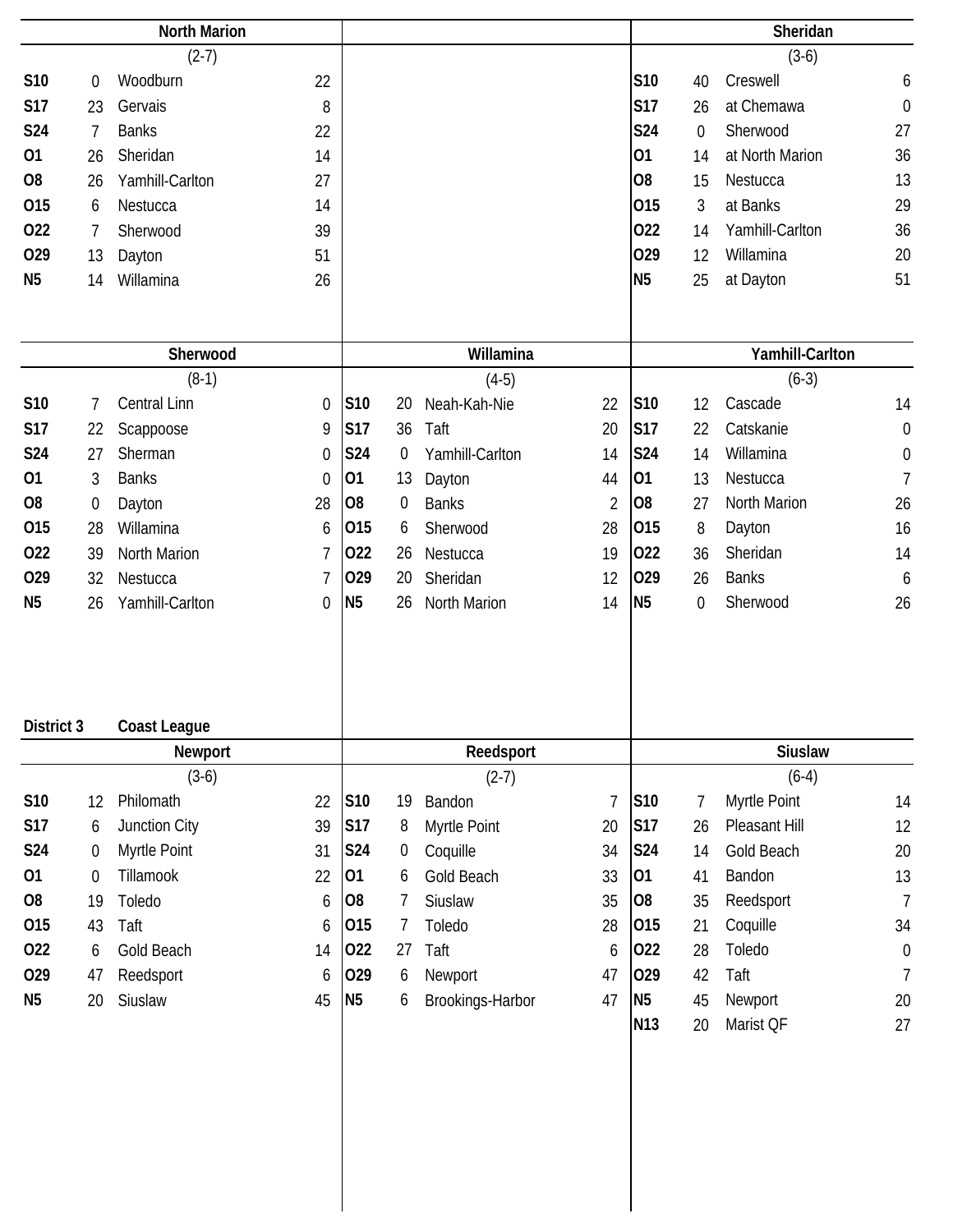|                          |    | Taft              |                  |                |    |                   |                |                |                  | <b>Toledo</b>       |                  |
|--------------------------|----|-------------------|------------------|----------------|----|-------------------|----------------|----------------|------------------|---------------------|------------------|
|                          |    | $(0-9)$           |                  |                |    |                   |                |                |                  | $(3-6)$             |                  |
| S10                      | 14 | Nestucca          | 45               |                |    |                   |                | S10            | $\boldsymbol{0}$ | Stayton             | 37               |
| <b>S17</b>               | 20 | Willamina         | 36               |                |    |                   |                | <b>S17</b>     | 12               | Brookings-Harbor    | 22               |
| S24                      | 6  | Tillamook         | 47               |                |    |                   |                | <b>S24</b>     | 0                | Neah-Kah-Nie        | 32               |
| 01                       | 7  | Neah-Kah-Nie      | 14               |                |    |                   |                | 01             | 33               | Seaside             | 27               |
| O <sub>8</sub>           | 0  | Bandon (Forfeit)  | 1                |                |    |                   |                | O <sub>8</sub> | 6                | Newport             | 19               |
| 015                      | 6  | Newport           | 43               |                |    |                   |                | 015            | 28               | Reedsport           | $\overline{1}$   |
| 022                      | 6  | Reedsport         | 27               |                |    |                   |                | 022            | 0                | Siuslaw             | 28               |
| 029                      | 7  | Siuslaw           | 42               |                |    |                   |                | 029            | 6                | Myrtle Point        | 46               |
| N <sub>5</sub>           | 0  | Toledo            | 20               |                |    |                   |                | N <sub>5</sub> | 20               | Taft                | $\mathbf 0$      |
| <b>District 4 Sunset</b> |    |                   |                  |                |    |                   |                |                |                  |                     |                  |
|                          |    | <b>Bandon</b>     |                  |                |    | Brookings-Harbor  |                |                |                  | Coquille            |                  |
|                          |    | $(2-7)$           |                  |                |    | $(6-2)$           |                |                |                  | $(7-2)$             |                  |
| S10                      | 7  | Reedsport         | 19               | <b>S10</b>     | 26 | Sacred Heart (KF) | $\mathbf 0$    | S10            | 14               | Junction City       | $\overline{1}$   |
| <b>S17</b>               | 0  | Regis             | 17               | <b>S17</b>     | 22 | Toledo            | 12             | S17            | 9                | Crater              | 21               |
| <b>S24</b>               | 20 | Del Norte (CA)    | 18               | <b>S24</b>     | 22 | Gold Beach        | 12             | <b>S24</b>     | 34               | Reedsport           | $\mathbf 0$      |
| 01                       | 13 | Siuslaw           | 41               | 01             | 42 | <b>Lost River</b> | 12             | 01             | 44               | Rainier             | $\overline{7}$   |
| O <sub>8</sub>           | 1  | Taft (forfeit)    | $\boldsymbol{0}$ | 08             | 27 | Myrtle Point      | 33             | O <sub>8</sub> | 21               | Myrtle Point        | 6                |
| 015                      | 6  | <b>Gold Beach</b> | 8                | 015            | 14 | Coquille          | 44             | 015            | 34               | Siuslaw             | 21               |
| 022                      | 13 | Myrtle Point      | 36               | 022            |    |                   |                | 022            | 44               | Brookings-Harbor    | 14               |
| 029                      | 7  | Brookings-Harbor  | 27               | 029            | 27 | Bandon            | $\overline{1}$ | 029            | 14               | Gold Beach          | 29               |
| N <sub>5</sub>           | 6  | Coquille          | 47               | N <sub>5</sub> | 47 | Reedsport         | 6              | N <sub>5</sub> | 47               | Bandon              | 6                |
|                          |    |                   |                  |                |    |                   |                |                |                  |                     |                  |
|                          |    | <b>Gold Beach</b> |                  |                |    |                   |                |                |                  | <b>Myrtle Point</b> |                  |
|                          |    | $(11-0-1)$        |                  |                |    |                   |                |                |                  | $(7-2)$             |                  |
|                          |    |                   |                  |                |    |                   |                |                |                  |                     |                  |
| S10                      | 21 | Pleasant Hill     | 0                |                |    |                   |                | S10            | 14               | Siuslaw             | 7                |
| <b>S17</b>               | 37 | Pacific           | 21               |                |    |                   |                | <b>S17</b>     | 20               | Reedsport           | $\, 8$           |
| <b>S24</b>               | 20 | Siuslaw           | 14               |                |    |                   |                | <b>S24</b>     | 31               | Newport             | $\boldsymbol{0}$ |
| 01                       | 33 | Reedsport         | 6                |                |    |                   |                | 01             | 28               | Scappoose           | $\overline{1}$   |
| O <sub>8</sub>           | 24 | Brookings-Harbor  | 20               |                |    |                   |                | O <sub>8</sub> | 6                | Coquille            | 21               |
| 015                      | 8  | Bandon            | 6                |                |    |                   |                | 015            | 33               | Brookings-Harbor    | 27               |
| 022                      | 14 | Newport           | 6                |                |    |                   |                | 022            | 36               | Bandon              | 13               |
| 029                      | 20 | Coquille          | 14               |                |    |                   |                | 029            | 46               | Toledo              | 6                |
| N <sub>5</sub>           | 37 | Myrtle Point      | $\boldsymbol{0}$ |                |    |                   |                | <b>N5</b>      | $\boldsymbol{0}$ | Gold Beach          | 37               |
| N <sub>13</sub>          | 41 | Dayton QF         | 6                |                |    |                   |                |                |                  |                     |                  |
| N <sub>20</sub>          | 20 | Vale SF           | 7                |                |    |                   |                |                |                  |                     |                  |
| N <sub>27</sub>          | 8  | South Umpqua F    | 8                |                |    |                   |                |                |                  |                     |                  |
|                          |    |                   |                  |                |    |                   |                |                |                  |                     |                  |
|                          |    |                   |                  |                |    |                   |                |                |                  |                     |                  |
|                          |    |                   |                  |                |    |                   |                |                |                  |                     |                  |
|                          |    |                   |                  |                |    |                   |                |                |                  |                     |                  |
|                          |    |                   |                  |                |    |                   |                |                |                  |                     |                  |
|                          |    |                   |                  |                |    |                   |                |                |                  |                     |                  |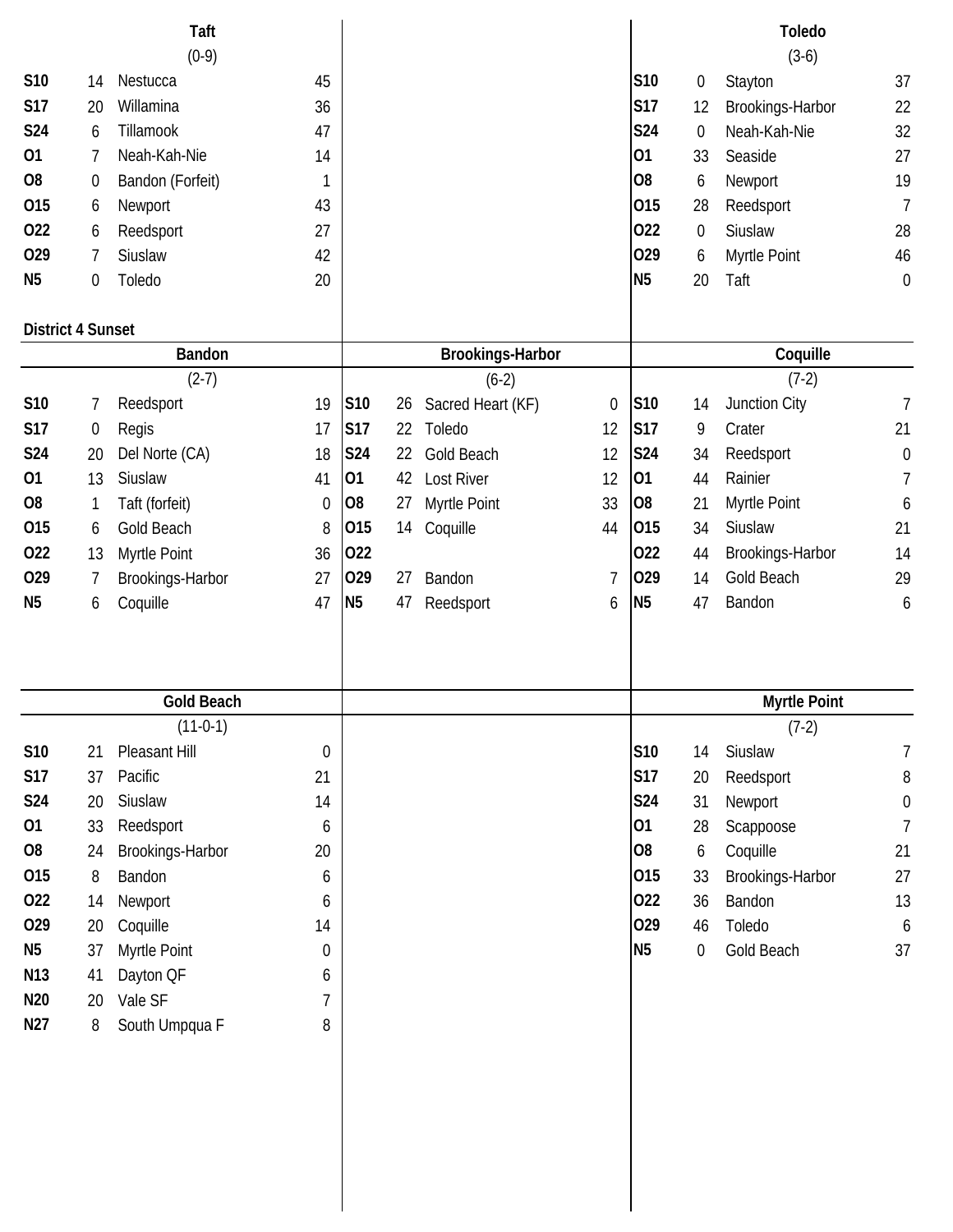| District 5          |                | <b>Emerald League</b> |                  |                |    |                     |                  |                 |                      |                  |                  |  |
|---------------------|----------------|-----------------------|------------------|----------------|----|---------------------|------------------|-----------------|----------------------|------------------|------------------|--|
| <b>Central Linn</b> |                |                       | Creswell         |                |    |                     |                  | Elmira          |                      |                  |                  |  |
|                     |                |                       |                  |                |    |                     |                  |                 |                      | $(0-8)$          |                  |  |
| <b>S10</b>          | 0              | Sherwood              | 7                | S10            | 6  | Sheridan            | 40               | <b>S10</b>      | 0                    | St. Mary's       | 29               |  |
| <b>S17</b>          | 6              | at Stayton            | 13               | <b>S17</b>     | 33 | McKenzie            | 6                | <b>S17</b>      | 0                    | Oakridge         | 30               |  |
| <b>S24</b>          | 8              | Philomath             | 16               | <b>S24</b>     | 0  | Oakridge            | 25               | S24             | 0                    | Pleasant Hill    | 6                |  |
| S30                 | 6              | Junction City         | 22               | S30            | 9  | Pleasant Hill       | 12               | S30             | 0                    | <b>Marist</b>    | 33               |  |
| 07                  | 38             | Elimra                | $\boldsymbol{0}$ | O <sub>8</sub> | 0  | Philomath           | 38               | 07              | 0                    | at Central Linn  | 38               |  |
| 015                 | 12             | Pleasant Hill         | $\boldsymbol{0}$ | 015            | 6  | Marist              | 36               | 015             | 18                   | Oakridge         | 31               |  |
| 023                 | 8              | Marist                | 36               | 022            | 0  | at Junction City    | 43               | 022             | 13                   | at Philomath     | 48               |  |
| O <sub>29</sub>     | 47             | at Creswell           | $\boldsymbol{0}$ | 029            | 0  | Central Linn        | 47               | 029             | 7                    | Junction City    | 14               |  |
| N <sub>5</sub>      | 56             | at Oakridge           | 30               | N <sub>5</sub> | 20 | Elmira              | 6                | N <sub>5</sub>  | 6                    | at Creswell      | 20               |  |
|                     |                |                       |                  |                |    |                     |                  |                 |                      |                  |                  |  |
|                     |                | <b>Junction City</b>  |                  |                |    |                     |                  |                 |                      | <b>Marist</b>    |                  |  |
|                     |                | $(7-2)$               |                  |                |    |                     |                  |                 |                      | $(10-1)$         |                  |  |
| S10                 | 7              | Coquille              | 14               |                |    |                     |                  | S10             | 35                   | McLoughlin       | 16               |  |
| <b>S17</b>          | 39             | Newport               | 6                |                |    |                     |                  | <b>S17</b>      | 15                   | <b>Banks</b>     | $\mathbf 0$      |  |
| S24                 | 20             | Marist                | 21               |                |    |                     |                  | <b>S24</b>      | 21                   | Junction City    | 20               |  |
| S30                 | 22             | Central Linn          | 6                |                |    |                     |                  | S30             | 33                   | Elmira           | $\mathbf 0$      |  |
| O <sub>8</sub>      | 36             | at Oakridge           | 24               |                |    |                     |                  | O <sub>8</sub>  | 41                   | Pleasant Hill    | $\boldsymbol{0}$ |  |
| 015                 | $\overline{7}$ | Philomath             | 6                |                |    |                     |                  | 015             | 36                   | at Creswell      | 6                |  |
| 022                 | 43             | Creswell              | 0                |                |    |                     |                  | 023             | 36                   | at Central Linn  | 8                |  |
| 029                 |                |                       |                  |                |    |                     |                  | 029             |                      |                  |                  |  |
|                     | 14             | at Elmira             | 7                |                |    |                     |                  | N <sub>5</sub>  | 28                   | Oakridge         | $\overline{1}$   |  |
| N <sub>5</sub>      | 41             | Pleasant Hill         | 6                |                |    |                     |                  | N <sub>12</sub> | 22                   | at Philomath     | 21               |  |
|                     |                |                       |                  |                |    |                     |                  |                 | 21                   | Siuslaw QF       | 20               |  |
|                     |                |                       |                  |                |    |                     |                  | N20             | 0                    | South Umpqua SF  | 36               |  |
|                     |                | Oakridge              |                  | Philomath      |    |                     |                  |                 | <b>Pleasant Hill</b> |                  |                  |  |
|                     |                |                       |                  |                |    | $(7-2)$             |                  |                 |                      | $(3-6)$          |                  |  |
| S10                 | 20             | <b>Crook County</b>   | 12               | S10            | 22 | Newport             | 12               | S10             | $\boldsymbol{0}$     | Gold Beach       | 21               |  |
| <b>S17</b>          | 30             | at Elmira (nl)        | $\boldsymbol{0}$ | <b>S17</b>     | 12 | Central             | $\boldsymbol{0}$ | <b>S17</b>      | 12                   | Siuslaw          | 26               |  |
| S24                 | 25             | Creswell              | 0                | <b>S24</b>     | 16 | <b>Central Linn</b> | 8                | <b>S24</b>      | 6                    | Elmira           | $\boldsymbol{0}$ |  |
| S30                 | 25             | Philomath             | 28               | <b>S30</b>     | 28 | Oakridge            | 25               | S30             | 19                   | Creswell         | 9                |  |
| O <sub>8</sub>      | 24             | Junction City         | 36               | 08             | 38 | Creswell            | $\mathbf 0$      | 08              | $\boldsymbol{0}$     | at Marist        | 41               |  |
| 015                 | 31             | at Elmira             | 18               | 015            | 6  | at Junction City    | $\overline{7}$   | 015             | $\overline{0}$       | at Central Linn  | 12               |  |
| 022                 | 24             | Pleasant Hill         | 6                | 022            | 48 | Elmira              | 13               | 022             | 6                    | at Oakridge      | 24               |  |
| 029                 | 7              | at Marist             | 28               | 029            | 21 | Pleagsant Hill      | 8                | 029             | 8                    | at Philomath     | 21               |  |
| N <sub>5</sub>      | 30             | Central Linn          | 56               | N <sub>5</sub> | 21 | Marist              | 22               | N <sub>5</sub>  | 6                    | at Junction City | 41               |  |
|                     |                |                       |                  |                |    |                     |                  |                 |                      |                  |                  |  |
|                     |                |                       |                  |                |    |                     |                  |                 |                      |                  |                  |  |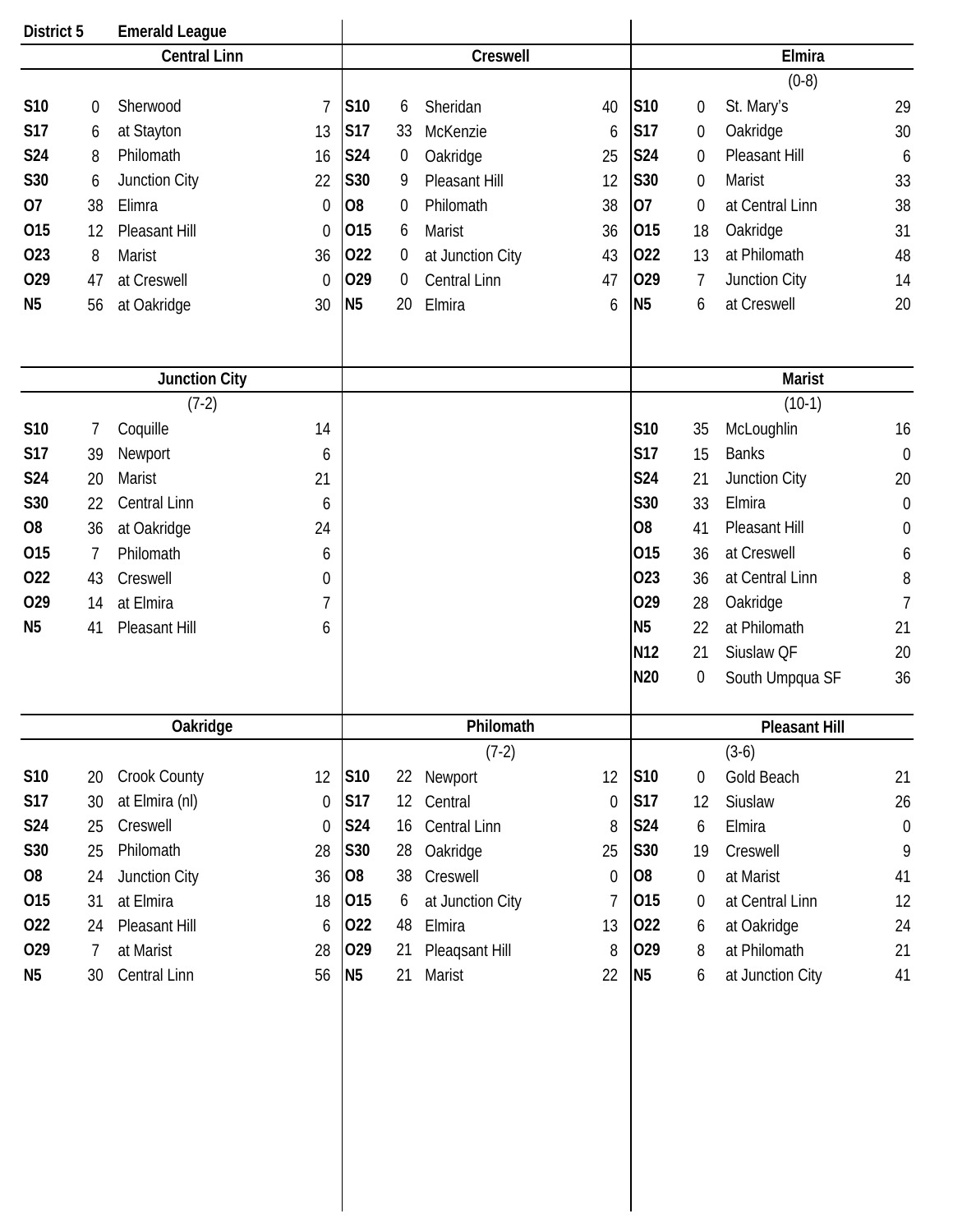| District 6 Skyline |                |                        |                  |                |                |                         |                |                |    |                        |                  |
|--------------------|----------------|------------------------|------------------|----------------|----------------|-------------------------|----------------|----------------|----|------------------------|------------------|
|                    |                | Douglas                |                  |                |                | <b>Eagle Point</b>      |                |                |    | Glide                  |                  |
|                    |                | $(4-6)$                |                  |                |                | $(4-5)$                 |                |                |    | $(3-6)$                |                  |
| S10                | 6              | <b>Illinois Valley</b> | 14               | S10            | 7              | South Umpqua            | 14             | S10            | 19 | Henley                 | 12               |
| <b>S17</b>         | 13             | Rogue River            | 14               | <b>S17</b>     | 21             | Sutherlin               | $\overline{0}$ | <b>S17</b>     | 8  | Phoenix                | 10               |
| S24                | 20             | Glide                  | 13               | <b>S24</b>     | 7              | Lakeview                | 10             | <b>S24</b>     | 13 | Douglas                | 20               |
| 01                 | 13             | South Umpqua           | 43               | 01             | 26             | <b>Illinois Valley</b>  | 3              | 01             | 14 | Rogue River            | 23               |
| O <sub>8</sub>     | $\overline{1}$ | Sutherlin              | 14               | O <sub>8</sub> | 29             | Henley                  | 6              | O <sub>8</sub> | 21 | <b>Illinois Valley</b> | 19               |
| 015                | 14             | Lakeview               | 12               | 015            | 20             | Phoenix                 | 14             | 015            | 3  | South Umpqua           | 55               |
| 022                | 1              | Eagle Point (forfeit)  | $\mathbf 0$      | 022            | $\overline{0}$ | Douglas (forfeit)       | 1              | 022            | 22 | Sutherlin              | 28               |
|                    | 0              | <b>Cottage Grove</b>   | 18               | 029            | 0              | Rogue River (forfeit)   | 1              | 029            | 12 | Lakeview               | 26               |
| 029                | 7              | Henley                 | 14               | <b>N5</b>      | 0              | Glide (forfeit)         | 1              | N <sub>5</sub> | 1  | Eagle Point (forfeit)  | $\mathbf 0$      |
| N <sub>5</sub>     | 14             | Phoenix                | 7                |                |                |                         |                |                |    |                        |                  |
|                    |                |                        |                  |                |                | Forfeits-school closure |                |                |    |                        |                  |
|                    |                | Henley                 |                  |                |                |                         |                |                |    | <b>Illionis Valley</b> |                  |
|                    |                | $(2-7)$                |                  |                |                |                         |                |                |    | $(1-8)$                |                  |
| S10                | 12             | Glide                  | 49               |                |                |                         |                | <b>S10</b>     | 14 | Douglas                | 6                |
| <b>S17</b>         | 0              | South Umpqua           | 27               |                |                |                         |                | <b>S17</b>     | 7  | Lakeview               | 12               |
| S24                | 13             | Sutherlin              | 18               |                |                |                         |                | <b>S24</b>     | 7  | Rogue River            | 20               |
| 01                 | 14             | Lakeview               | 26               |                |                |                         |                | 01             | 3  | Eagle Point            | 26               |
| O <sub>8</sub>     | 6              | Eagle Point            | 29               |                |                |                         |                | O <sub>8</sub> | 19 | Glide                  | 21               |
| 015                | 24             | <b>Illinois Valley</b> | $\overline{7}$   |                |                |                         |                | 015            | 7  | Henley                 | 24               |
| 022                | $\overline{7}$ | Phoenix                | 19               |                |                |                         |                | 022            | 7  | South Umpqua           | 47               |
| 029                | 14             | Douglas                | 7                |                |                |                         |                | 029            | 14 | Phoenix                | 27               |
| N <sub>5</sub>     | 0              | Rogue River            | 14               |                |                |                         |                | N <sub>5</sub> | 0  | Sutherlin              | 25               |
|                    |                | Lakeview               |                  |                |                | Phoenix                 |                |                |    | Rogue River            |                  |
|                    |                | $(5-4)$                |                  |                |                | $(6-3)$                 |                |                |    | $(7-2)$                |                  |
| S10                | 7              | Sutherlin              | $\boldsymbol{0}$ | S10            | 13             | Rogue River             | 6              | S10            | 6  | Phoenix                | 13               |
| <b>S17</b>         | 12             | <b>Illinois Valley</b> | 7                | <b>S17</b>     | 10             | Glide                   | 8              | S17            | 14 | Douglas                | 13               |
| S24                | 10             | Eagle Point            | 7                | <b>S24</b>     | $\pmb{0}$      | South Umpqua            | 14             | S24            | 20 | <b>Illinois Valley</b> | $\overline{7}$   |
| 01                 | 26             | Henley                 | 14               | 01             | 15             | Sutherlin               | 13             | 01             | 23 | Glide                  | 14               |
| O <sub>8</sub>     | 14             | Phoenix                | 17               | O <sub>8</sub> | 17             | Lakeview                | 14             | O <sub>8</sub> | 8  | South Umpqua           | 20               |
| 015                | 12             | Douglas                | 14               | 015            | 14             | Eagle Point             | 20             | 015            | 32 | Sutherlin              | 12               |
| 022                | 14             | Rogue River            | 34               | 022            | 19             | Henley                  | 7              | 022            | 34 | Lakeview               | 14               |
| 029                | 26             | Glide                  | 12               | 029            | 27             | <b>Illinois Valley</b>  | 14             | 029            | 1  | Eagle Point (Forf.)    | $\boldsymbol{0}$ |
|                    |                |                        |                  |                |                |                         |                |                |    |                        | $\boldsymbol{0}$ |
| N <sub>5</sub>     | 7              | South Umpqua           | 13               | <b>N5</b>      | 7              | Douglas                 | 14             | <b>N5</b>      | 14 | Henley                 |                  |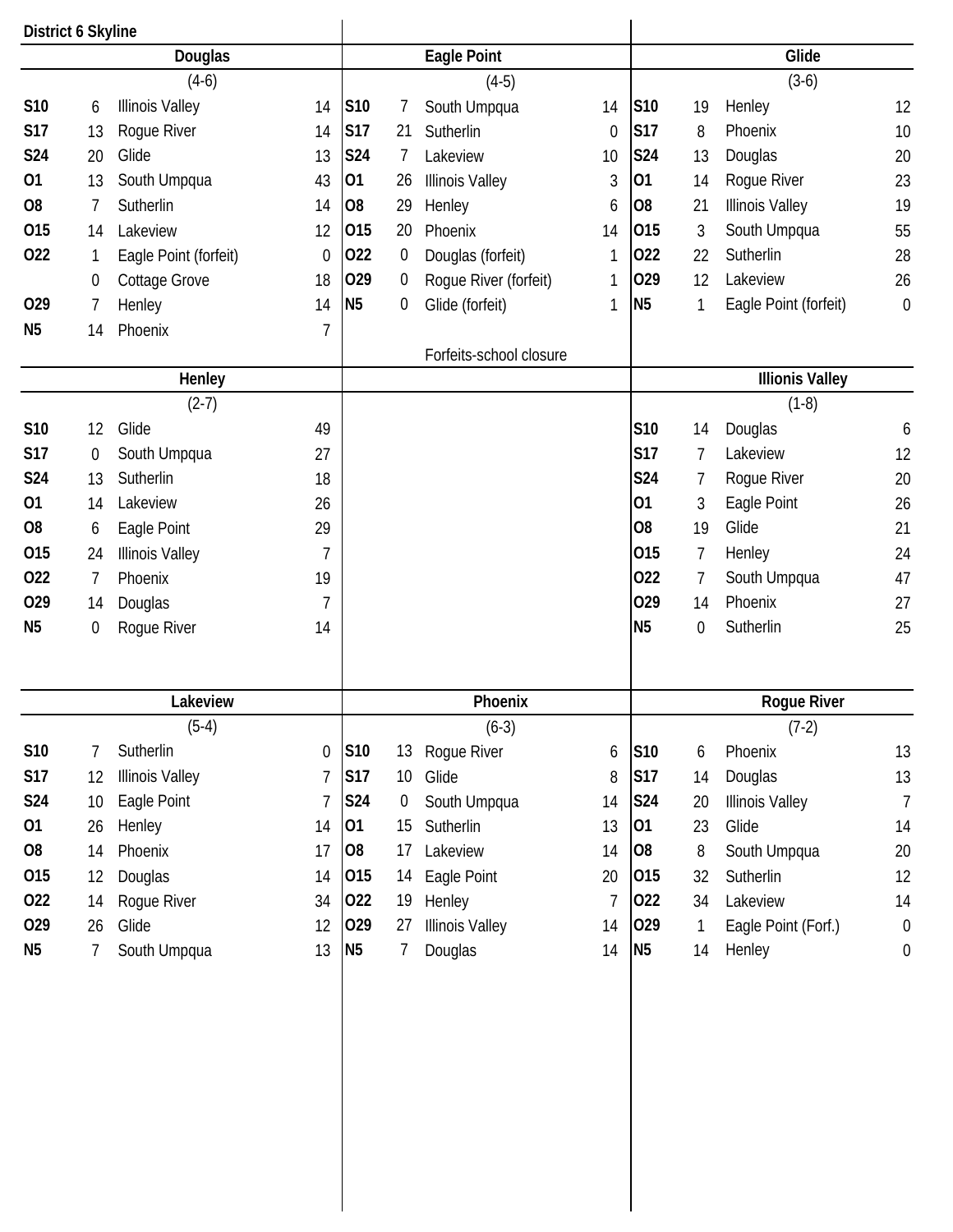|                 |    | South Umpqua                     |                  |                |         |                     |    |                 |                  | Sutherlin              |                  |
|-----------------|----|----------------------------------|------------------|----------------|---------|---------------------|----|-----------------|------------------|------------------------|------------------|
|                 |    | $(11-0-1)$                       |                  |                |         |                     |    |                 |                  | $(4-5)$                |                  |
| S10             | 14 | Eagle Point                      | $\overline{1}$   |                |         |                     |    | S <sub>10</sub> | $\boldsymbol{0}$ | Lakeview               | $\overline{7}$   |
| <b>S17</b>      | 27 | Henley                           | $\boldsymbol{0}$ |                |         |                     |    | <b>S17</b>      | $\pmb{0}$        | Eagle Point            | 21               |
| <b>S24</b>      | 14 | Phoenix                          | $\mathbf 0$      |                |         |                     |    | <b>S24</b>      | 18               | Henley                 | 13               |
| 01              | 43 | Douglas                          | 13               |                |         |                     |    | 01              | 13               | Phoenix                | 15               |
| O <sub>8</sub>  | 20 | Rogue River                      | 8                |                |         |                     |    | O <sub>8</sub>  | 14               | Douglas                | $\overline{7}$   |
| 015             | 55 | Glide                            | 3                |                |         |                     |    | 015             | 12               | Rogue River            | 32               |
| 022             | 47 | <b>Illinois Valley</b>           | 7                |                |         |                     |    | 022             | 28               | Glide                  | 22               |
| 029             | 20 | Sutherlin                        | 0                |                |         |                     |    | 029             | $\boldsymbol{0}$ | South Umpqua           | 20               |
| N <sub>5</sub>  | 13 | Lakeview                         | 7                |                |         |                     |    | <b>N5</b>       | 25               | <b>Illinois Valley</b> | $\boldsymbol{0}$ |
| N13             | 21 | Cascade QF                       | 0                |                |         |                     |    |                 |                  |                        |                  |
| N <sub>20</sub> | 30 | Marist SF                        | 0                |                |         |                     |    |                 |                  |                        |                  |
| N27             | 8  | Gold Beach F                     | 8                |                |         |                     |    |                 |                  |                        |                  |
|                 |    |                                  |                  |                |         |                     |    |                 |                  |                        |                  |
|                 |    | <b>District 7 Greater Oregon</b> |                  |                |         |                     |    |                 |                  |                        |                  |
|                 |    | <b>Burns</b>                     |                  |                |         | <b>Crook County</b> |    |                 |                  | <b>Grant Union</b>     |                  |
|                 |    | $(4-5)$                          |                  |                |         | $(4-5)$             |    |                 |                  | $(8-1)$                |                  |
| S10             | 27 | Bishop Kelly (ID)                | 6                | <b>S10</b>     | $12 \,$ | Oakridge            | 20 | S10             | 27               | Payette (ID)           | 6                |
| <b>S17</b>      | 6  | La Grande                        | $\overline{7}$   | <b>S17</b>     | 14      | Redmond             | 15 | <b>S17</b>      | 37               | Salem Academy          | 30               |
| <b>S24</b>      | 51 | Wahtonka                         | $\mathbf 0$      | <b>S24</b>     | 33      | Nyssa               | 30 | <b>S24</b>      | $\boldsymbol{0}$ | Vale                   | 6                |
| 01              | 14 | Nyssa                            | 34               | 01             | 39      | McLoughlin          | 16 | 01              | 50               | Wahtonka               | 6                |
| O <sub>8</sub>  | 22 | <b>Crook County</b>              | 13               | O <sub>8</sub> | 13      | <b>Burns</b>        | 22 | O8              | 16               | Nyssa                  | 14               |
| 015             | 51 | McLoughlin                       | 24               | 015            | 12      | <b>Grant Union</b>  | 48 | 015             | 48               | Crook County           | 12               |
| 022             | 13 | Madras                           | 19               | 022            | 22      | Vale                | 35 | 022             | 22               | McLoughlin             | 20               |
| 029             | 20 | Vale                             | 22               | 029            | 42      | Wahtonka            | 14 | 029             | 26               | Madras                 | $\mathbf 0$      |
| N <sub>5</sub>  | 14 | <b>Grant Union</b>               | 20               | N <sub>5</sub> | 40      | Madras              | 20 | N <sub>5</sub>  | 20               | <b>Burns</b>           | 14               |
|                 |    |                                  |                  |                |         |                     |    |                 |                  |                        |                  |
|                 |    | Mac-HI                           |                  |                |         |                     |    |                 |                  | <b>Madras</b>          |                  |
|                 |    | $(1-7)$                          |                  |                |         |                     |    |                 |                  | $(4-5)$                |                  |
| S10             | 16 | Marist                           | 35               |                |         |                     |    | <b>S10</b>      | 28               | Redmond                | $\sqrt{3}$       |
| <b>S17</b>      | 12 | Connell (WA)                     | 14               |                |         |                     |    | <b>S17</b>      | 27               | Gladstone              | 12               |
| <b>S24</b>      | 22 | Madras                           | 16               |                |         |                     |    | <b>S24</b>      | 16               | McLoughlin             | 22               |
| 01              | 16 | Crook County                     | 39               |                |         |                     |    | 01              | $\mathbf 0$      | Vale                   | 24               |
| O <sub>8</sub>  | 14 | Vale                             | 24               |                |         |                     |    | O <sub>8</sub>  | 27               | Wahtonka               | 14               |
| 015             | 24 | <b>Burns</b>                     | 51               |                |         |                     |    | 015             | 14               | Nyssa                  | 20               |
| 022             | 20 | <b>Grant Union</b>               | 22               |                |         |                     |    | 022             | 19               | <b>Burns</b>           | 13               |
| 029             | 24 | Nyssa                            | 60               |                |         |                     |    | 029             | $\overline{0}$   | <b>Grant Union</b>     | 26               |
| N <sub>5</sub>  |    | Wahtonka (cancelled)             |                  |                |         |                     |    | <b>N5</b>       | 20               | Crook County           | 40               |
|                 |    |                                  |                  |                |         |                     |    |                 |                  |                        |                  |
|                 |    |                                  |                  |                |         |                     |    |                 |                  |                        |                  |
|                 |    |                                  |                  |                |         |                     |    |                 |                  |                        |                  |
|                 |    |                                  |                  |                |         |                     |    |                 |                  |                        |                  |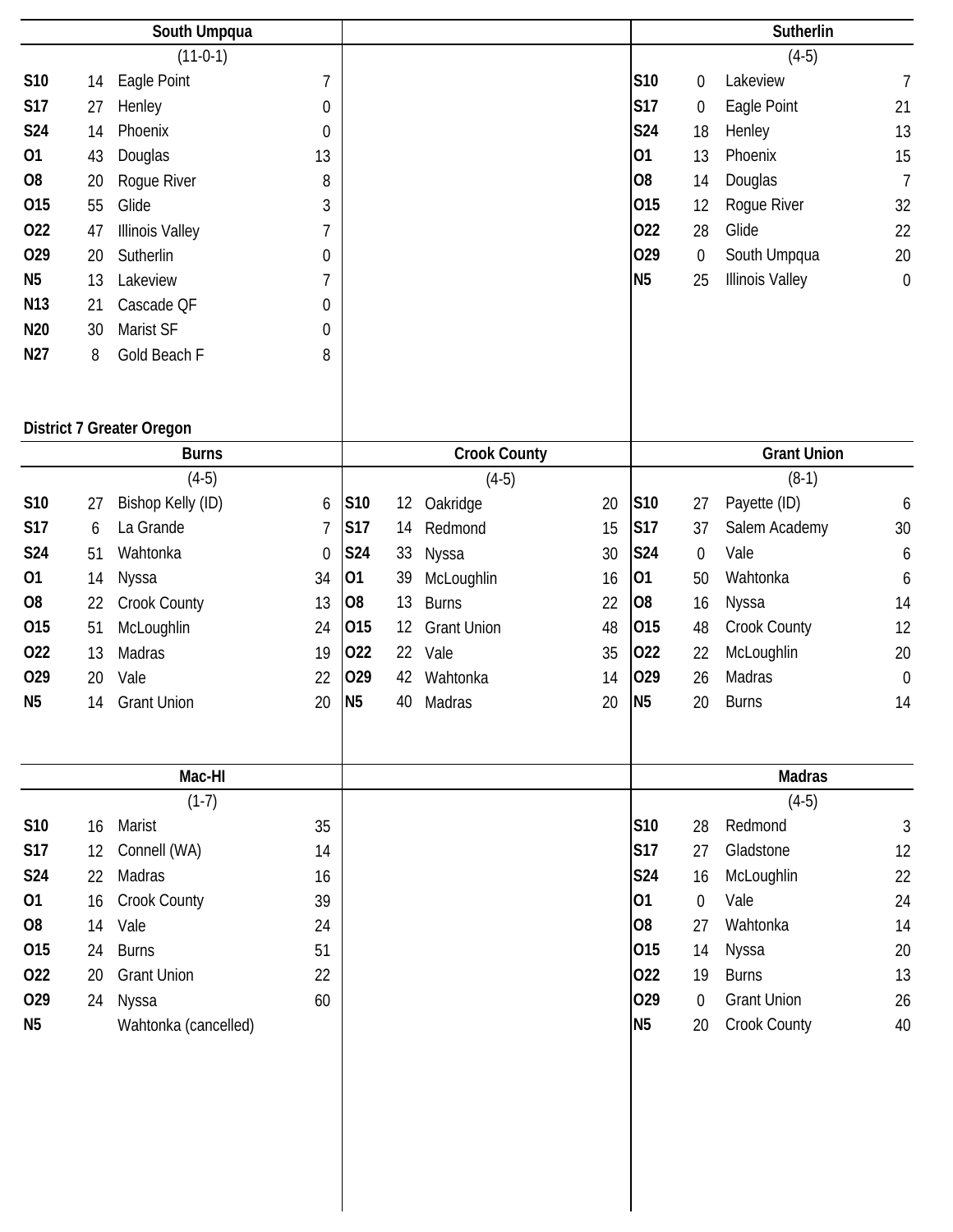| <b>Nyssa</b>    |    |                       |                  | Vale            |                |                    |                | Wahtonka        |                  |                    |                  |  |
|-----------------|----|-----------------------|------------------|-----------------|----------------|--------------------|----------------|-----------------|------------------|--------------------|------------------|--|
|                 |    |                       |                  |                 |                | $(9-2)$            |                |                 |                  |                    |                  |  |
| S <sub>3</sub>  | 26 | Ontario               | 43               |                 | 37             | Vallivue (ID)      | $\overline{1}$ | S10             | 0                | at Stevenson (WA)  | 16               |  |
| S10             | 21 | Vallivuse (ID)        | 21               | S10             | 14             | Ontario            | 6              | <b>S17</b>      | 14               | Columbia (WA)      | $\mathbf 0$      |  |
| <b>S17</b>      |    |                       |                  | <b>S17</b>      |                |                    |                | <b>S24</b>      | 0                | at Burns           | 51               |  |
| <b>S24</b>      | 30 | at Crook County       | 33               | <b>S24</b>      | 6              | <b>Grant Union</b> | $\mathbf 0$    | 01              | 6                | <b>Grant Union</b> | 50               |  |
| 01              | 34 | <b>Burns</b>          | 14               | 01              | 24             | Madras             | $\overline{0}$ | O <sub>8</sub>  | 14               | at Madras          | 27               |  |
| O <sub>8</sub>  | 14 | at Grant Union        | 16               | O <sub>8</sub>  | 24             | McLoughlin         | 14             | 015             | $\boldsymbol{0}$ | Vale               | 35               |  |
| 015             | 20 | Madras                | 14               | 015             | 35             | Wahtonka           | $\mathbf 0$    | 022             | 8                | at Nyssa           | 30               |  |
| 022             | 30 | Wahtonka              | 8                | 022             | 35             | Crook County       | 22             | 029             | 0                | at Crook County    | 42               |  |
| 029             | 60 | at Mac-Hi             | 24               | 029             | 22             | <b>Burns</b>       | 20             | N <sub>5</sub>  |                  | Mac-Hi (cancelled) |                  |  |
| N <sub>5</sub>  | 34 | Vale                  | 30               | N <sub>5</sub>  | 30             | Nyssa              | 34             |                 |                  |                    |                  |  |
|                 |    |                       |                  | N <sub>13</sub> | 35             | Tillamook QF       | 12             |                 |                  |                    |                  |  |
|                 |    |                       |                  | N20             | $\overline{7}$ | Gold Beach SF      | 20             |                 |                  |                    |                  |  |
| District 8      |    | <b>Captial League</b> |                  |                 |                |                    |                |                 |                  |                    |                  |  |
|                 |    | Cascade               |                  |                 |                | Central            |                |                 |                  | Gervais            |                  |  |
|                 |    | $(7-3)$               |                  |                 |                | $(0-9)$            |                |                 |                  |                    |                  |  |
| S10             | 14 | Yamhill-Carlton       | 12               | S10             | 0              | Scappoose          | 9              | S10             | 19               | at Kennedy         | 6                |  |
| <b>S17</b>      | 6  | Tillamook             | 27               | <b>S17</b>      | 0              | Philomath          | 12             | <b>S17</b>      | 8                | North Marion       | 19               |  |
| S24             | 20 | Salem Academy         | 6                | <b>S24</b>      | 0              | Gervais            | $\overline{7}$ | S24             | 7                | at Central         | $\mathbf 0$      |  |
| 01              | 27 | Gervais               | 13               | 01              | 13             | Gladstone          | 41             | 01              | 13               | at Cascade         | 27               |  |
| O <sub>8</sub>  | 41 | Gladstone             | 14               | O <sub>8</sub>  | 0              | Woodburn           | 37             | O <sub>8</sub>  | 6                | Salem Academy      | 34               |  |
| 015             | 29 | Woodburn              | 0                | 015             | 0              | Stayton            | 36             | 015             | 0                | La Salle           | 22               |  |
| 022             | 0  | Stayton               | 7                | 022             | 15             | La Salle           | 18             | 022             | 12               | Gladstone          | 40               |  |
| 029             | 34 | Central               | $\boldsymbol{0}$ | 029             | 0              | Cascade            | 39             | 029             | 0                | at Woodburn        | 35               |  |
| N <sub>5</sub>  | 22 | La Salle              | 8                | N <sub>5</sub>  | 9              | Salem Academy      | 20             | N <sub>5</sub>  | 6                | at Stayton         | 14               |  |
| N <sub>13</sub> | 0  | South Umpqua          | 21               |                 |                |                    |                |                 |                  |                    |                  |  |
|                 |    | Gladstone             |                  |                 |                |                    |                |                 |                  | La Salle           |                  |  |
|                 |    | $(4-5)$               |                  |                 |                |                    |                |                 |                  | $(5-4)$            |                  |  |
| S10             | 13 | Tillamook             | 20               |                 |                |                    |                | S <sub>10</sub> | 20               | Concordia Lutheran | $\boldsymbol{0}$ |  |
| <b>S17</b>      | 12 | Madras                | 20               |                 |                |                    |                | <b>S17</b>      | 13               | ????               | $\overline{7}$   |  |
| <b>S24</b>      | 20 | Stayton               | 19               |                 |                |                    |                | S24             | $\mathbf 0$      | Woodburn           | $\overline{7}$   |  |
| 01              | 41 | Central               | 13               |                 |                |                    |                | 01              | $\overline{0}$   | Salem Academy      | 12               |  |
| O <sub>8</sub>  | 14 | Cascade               | 41               |                 |                |                    |                | O <sub>8</sub>  | 6                | Stayton            | 13               |  |
| 015             | 26 | Salem Academy         | 14               |                 |                |                    |                | 015             | 22               | Gervais            | $\mathbf 0$      |  |
| 022             | 40 | Gervais               | 12               |                 |                |                    |                | 022             | 18               | Central            | 15               |  |
| 029             | 7  | La Salle              | 13               |                 |                |                    |                | 029             | 13               | Gladstone          | $\overline{7}$   |  |
| N <sub>5</sub>  | 7  | Woodburn              | 36               |                 |                |                    |                | N <sub>5</sub>  | 8                | Cascade            | 22               |  |
|                 |    |                       |                  |                 |                |                    |                |                 |                  |                    |                  |  |
|                 |    |                       |                  |                 |                |                    |                |                 |                  |                    |                  |  |
|                 |    |                       |                  |                 |                |                    |                |                 |                  |                    |                  |  |